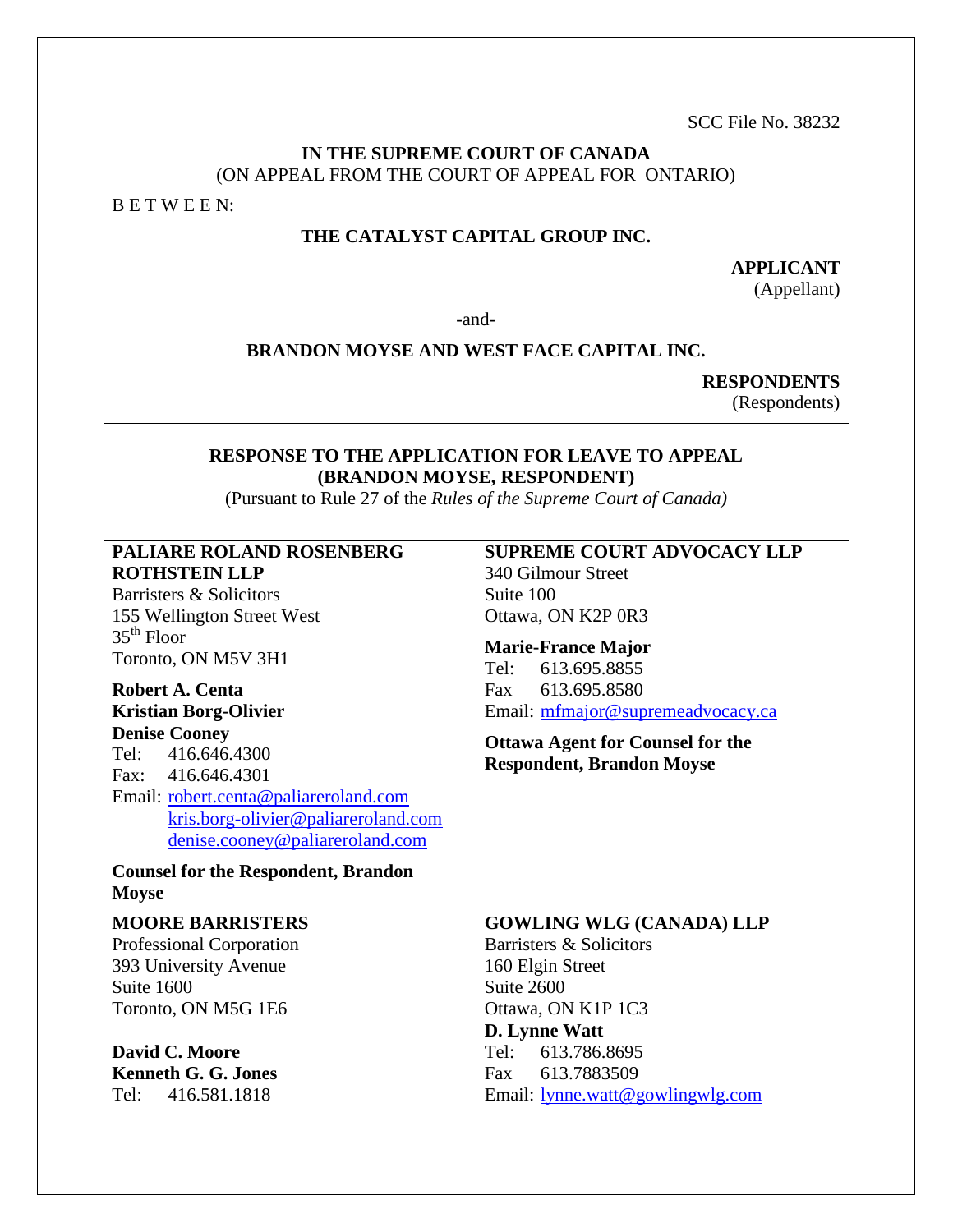Fax: 416.581.1279 Email: [david@moorebarristers.ca](mailto:david@moorebarristers.ca) [kenjones@moorebarristers.ca](mailto:kenjones@moorebarristers.ca)

**Counsel for the Applicant, The Catalyst Capital Group Inc.**

### **DAVIES WARD PHILLIPS & VINEBERG LLP** Barristers & Solicitors

155 Wellington Street West  $37<sup>th</sup>$  Floor Toronto, ON M5V 3J7

#### **Matthew Milne-Smith Andrew Carlson**

Tel: 416.863.0900 Fax: 416.863.0871 Email: [mmilne@dwpv.com](mailto:mmilne@dwpv.com) [acarlson@dwpv.com](mailto:acarlson@dwpv.com)

**Counsel for the Respondent, West Face Capital Inc.**

**Agents for the Applicant, The Catalyst Capital Group Inc.**

## **BORDEN LADNER GERVAIS LLP**

Suite 1300, 100 Queen Street Ottawa, ON K1P 1J9

**Nadia Effendi** Tel.: (613) 787-3562 Fax: (613) 230-8842 Email: [neffendi@blg.com](mailto:neffendi@blg.com)

**Counsel for the Respondent, West Face Capital Inc.**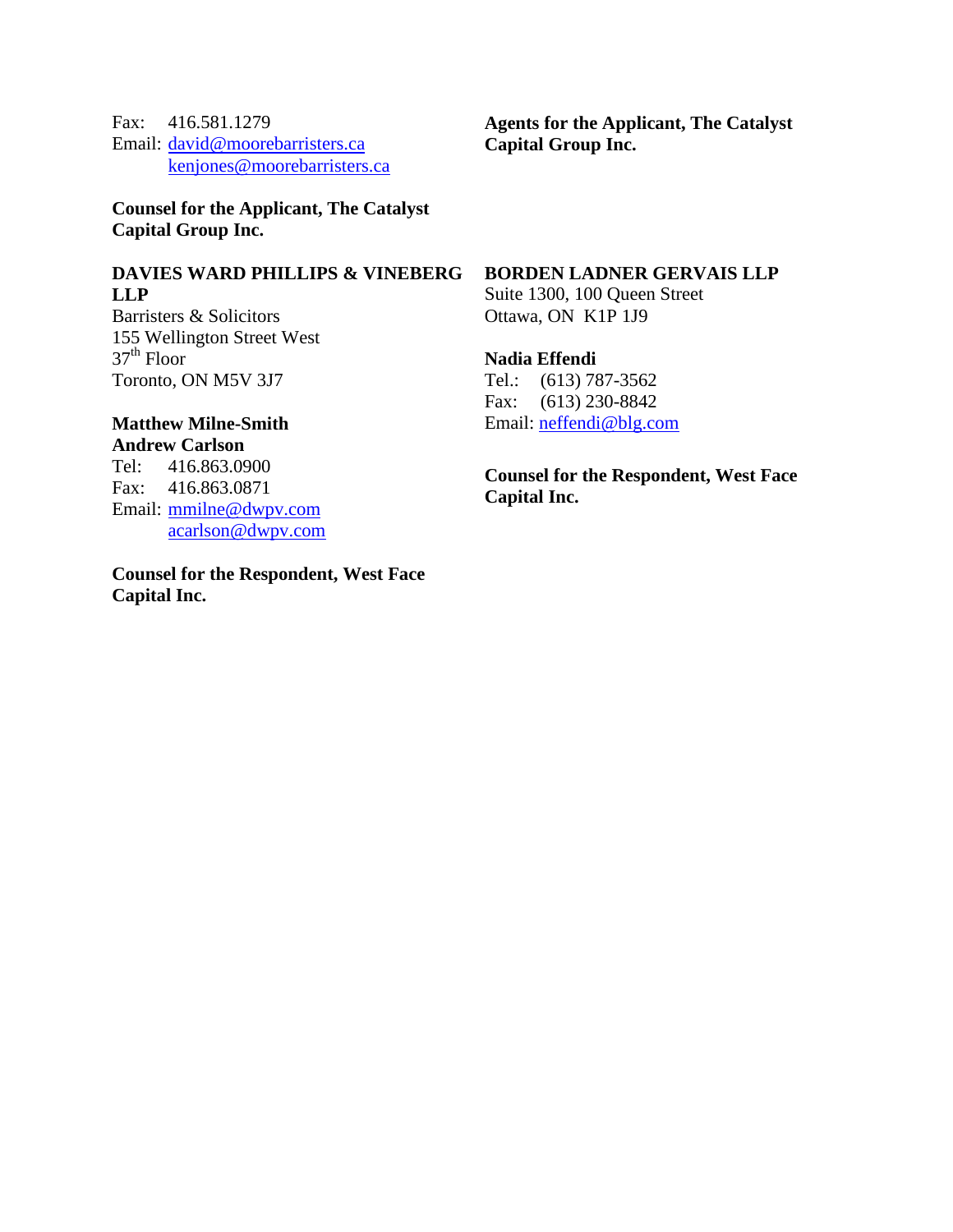# **TABLE OF CONTENTS**

| <b>TAB</b> |                    |    |                                                                                         | <b>PAGE</b> |
|------------|--------------------|----|-----------------------------------------------------------------------------------------|-------------|
|            |                    |    | 1. Response to Application for Leave to Appeal                                          |             |
|            |                    |    |                                                                                         |             |
|            | A.                 |    |                                                                                         |             |
|            | $B$ .              |    |                                                                                         |             |
|            |                    | 1. |                                                                                         |             |
|            |                    | 2. |                                                                                         |             |
|            |                    | 3. |                                                                                         |             |
|            |                    |    |                                                                                         |             |
|            |                    |    |                                                                                         |             |
|            | $\boldsymbol{A}$ . |    | The Proposed Appeal Raises No Issues of Public Importance 5                             |             |
|            | $\mathbf{B}$ .     |    |                                                                                         |             |
|            | $\mathcal{C}$ .    |    |                                                                                         |             |
|            |                    | 1. |                                                                                         |             |
|            |                    | 2. |                                                                                         |             |
|            |                    | 3. | Catalyst's Obligation to Establish that Moyse Destroyed Relevant                        |             |
|            |                    | 4. |                                                                                         |             |
|            | D.                 |    |                                                                                         |             |
|            | $E$ .              |    | A Successful Appeal Would Not Affect the Result of the Trial12                          |             |
|            |                    |    |                                                                                         |             |
|            |                    |    |                                                                                         |             |
|            |                    |    |                                                                                         |             |
|            |                    |    |                                                                                         |             |
|            |                    |    | 2. Documents Relied Upon                                                                |             |
|            |                    |    |                                                                                         |             |
|            |                    |    |                                                                                         |             |
|            |                    |    | C. Order of the Ontario Superior Court of Justice, dated July 16 <sup>th</sup> , 201422 |             |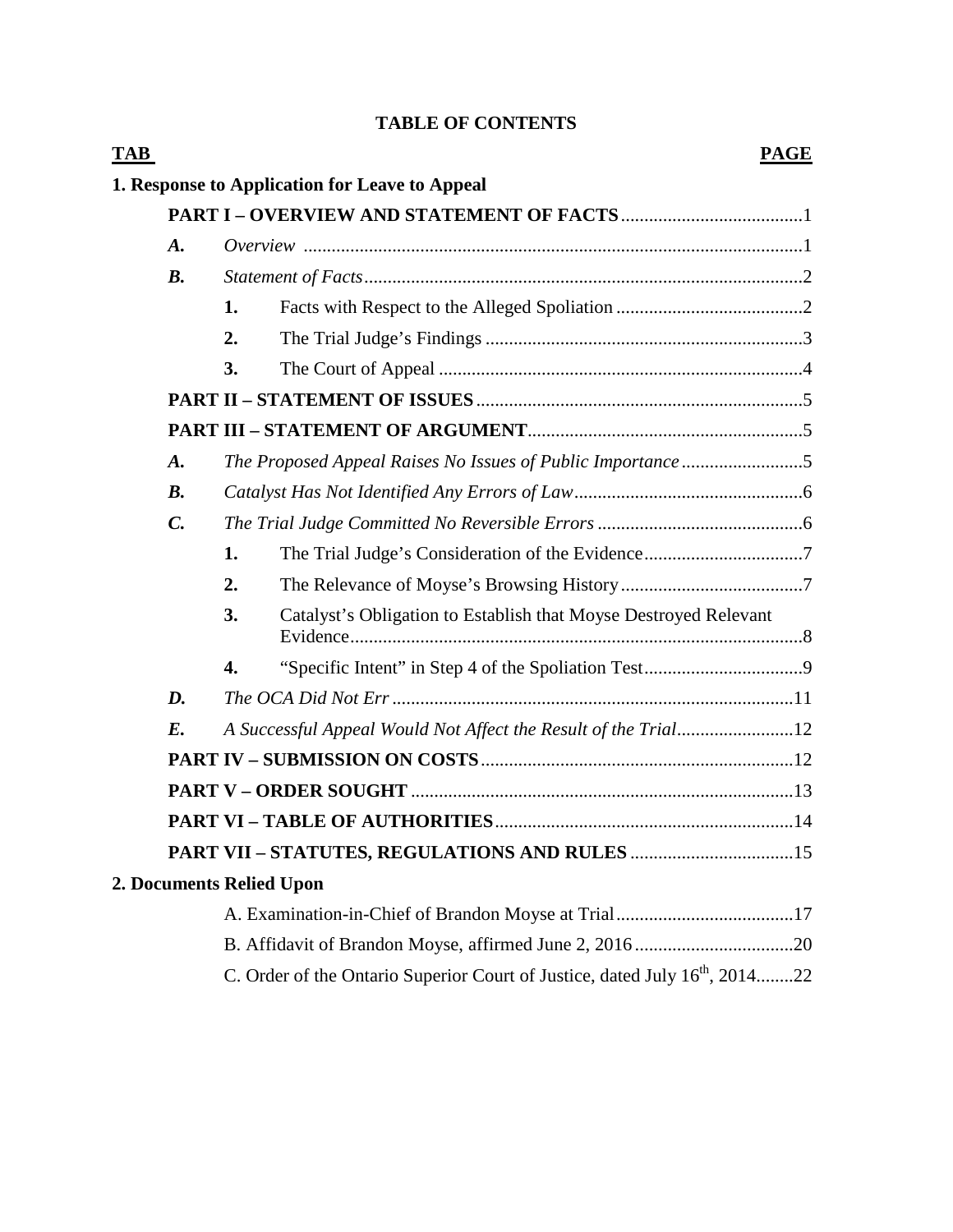#### **PART I. OVERVIEW AND STATEMENT OF FACTS**

#### *A. Overview*

1. This application for leave to appeal should be dismissed. It raises no issues of public importance. It raises no questions of law. It turns entirely on the trial judge's findings of fact and his findings of mixed fact and law. The Court of Appeal for Ontario ("OCA") was correct to dismiss the appeal and to do so without calling on the respondents.

2. In the underlying claim, the applicant, The Catalyst Capital Group Inc. ("Catalyst") alleged that the respondent, Brandon Moyse, provided West Face Capital Inc. ("West Face") with confidential Catalyst information that West Face used to acquire WIND Mobile Canada ("WIND"). Catalyst subsequently amended its claim and alleged that Moyse had committed spoliation.

3. In its closing submissions at trial, unable to point to any direct evidence that supported its case, Catalyst asked the trial judge to draw inferences (and sometimes inferences on top of inferences on top of inferences) and find in its favour. But Catalyst's speculation was no substitute for evidence, and the trial judge made two critical findings of fact:

- (a) Moyse did not provide confidential information about Catalyst's strategy to acquire WIND to West Face; and
- (b) Moyse did not destroy any evidence that was relevant to Catalyst's claim.

4. These findings of fact were fatal to Catalyst's claims. They were amply supported in the record. They are unassailable.

5. On appeal to the OCA (Doherty, MacFarland and Paciocco JJ.A.), Catalyst asked the OCA to re-weigh the mountain of evidence that was before the trial judge and to draw the inferences that he refused to draw. The OCA held that there was no basis to interfere with any of the trial judge's conclusions and dismissed the appeal.

6. Catalyst now seeks leave to appeal to this Court solely on the basis that the trial judge erred in his application of the test for spoliation. The proposed appeal turns entirely on findings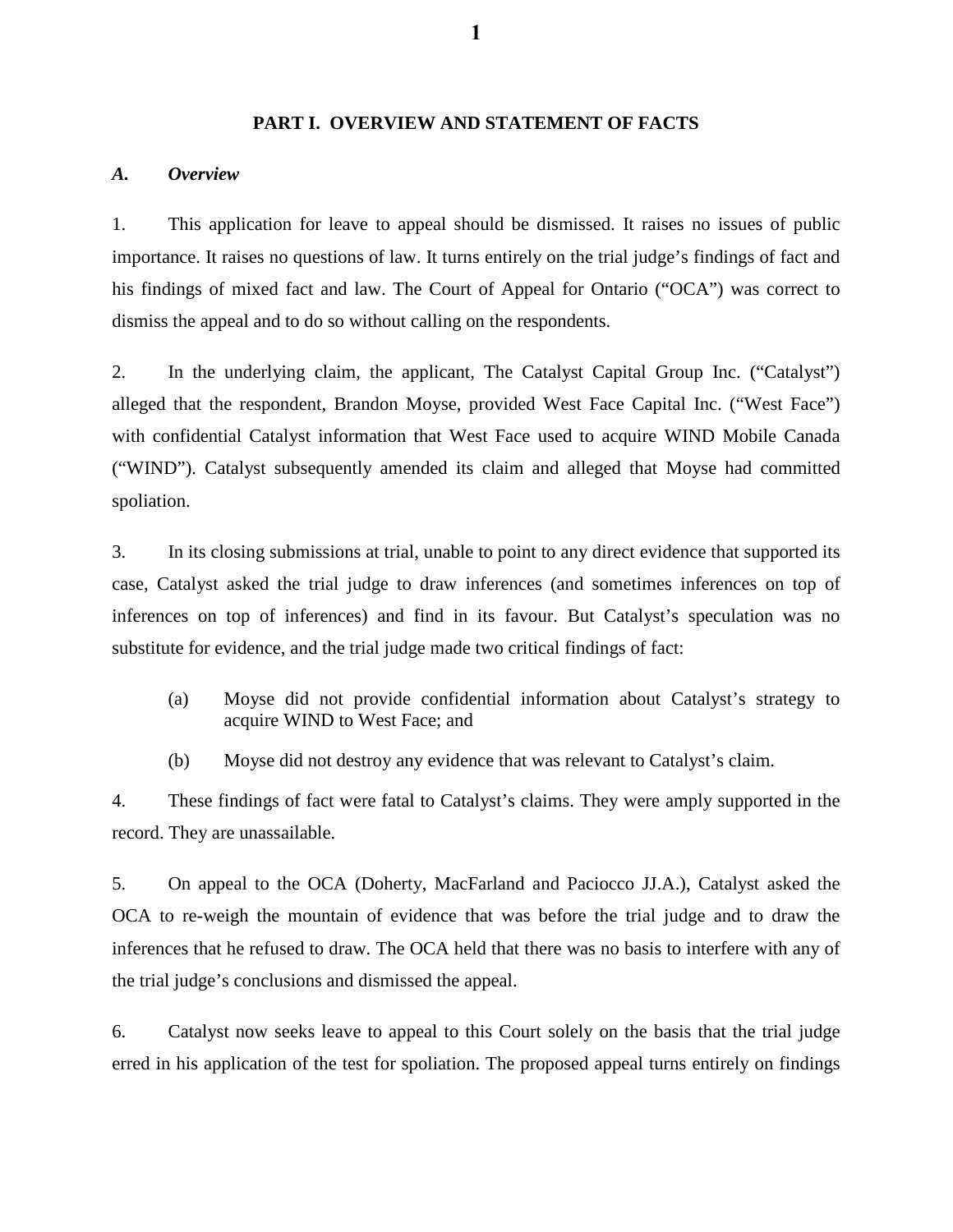of fact or mixed fact and law of interest only to the parties. The proposed appeal raises no issues of public importance. Leave to appeal should not be granted.

### *B. Statement of Facts*

 $\overline{\phantom{a}}$ 

#### **1. Facts with Respect to the Alleged Spoliation**

7. The principal act of spoliation alleged by Catalyst in this application concerns Moyse's attempt to delete his Internet browsing history prior to turning over his computer for forensic imaging in accordance with an order of Justice Firestone (the "Firestone Order").

8. Moyse's uncontradicted evidence was that he did not delete any Catalyst documents or anything else from his computer that could have been relevant to this litigation.<sup>[1](#page-4-0)</sup> In closing submissions at trial, Catalyst conceded that there was no evidence that Moyse had deleted documents that no longer existed at either Catalyst or West Face. $2$ 

9. Moyse never denied or concealed that he attempted to delete his computer's Internet browsing history prior to turning it over. He candidly acknowledged throughout the proceeding that he did so out of a genuine concern that his browsing history would reveal personally embarrassing information which was not relevant to the litigation, including that he had accessed a number of adult entertainment websites.<sup>[3](#page-4-2)</sup>

10. Moyse did not believe there was anything improper about deleting his Internet browsing history: although the Firestone Order required him to preserve and maintain Catalyst-related records and records that related to or were relevant to the matters raised in the action, and to turn over his computer and electronic devices for electronic imaging, it did not require him to preserve irrelevant data and files, or to maintain his computer "as is".<sup>[4](#page-4-3)</sup>

<span id="page-4-0"></span><sup>&</sup>lt;sup>1</sup> Examination-in-Chief of Brandon Moyse at Trial, Responding Record of Brandon Moyse Tab 2A, 1372:1-5,1427:10-1428:2.

<span id="page-4-1"></span><sup>&</sup>lt;sup>2</sup> Reasons for Judgment of Justice Newbould dated August 18, 2016 ("Trial Reasons"), Applicant's Record Tab 4, para. 145.

<span id="page-4-2"></span><sup>&</sup>lt;sup>3</sup> Affidavit of Brandon Moyse, affirmed June 2, 2016 ("Moyse Affidavit"), Responding Record of Brandon Moyse Tab 2B, para. 142.

<span id="page-4-3"></span><sup>&</sup>lt;sup>4</sup> Moyse Affidavit, Responding Record of Brandon Moyse Tab 2B, para. 144.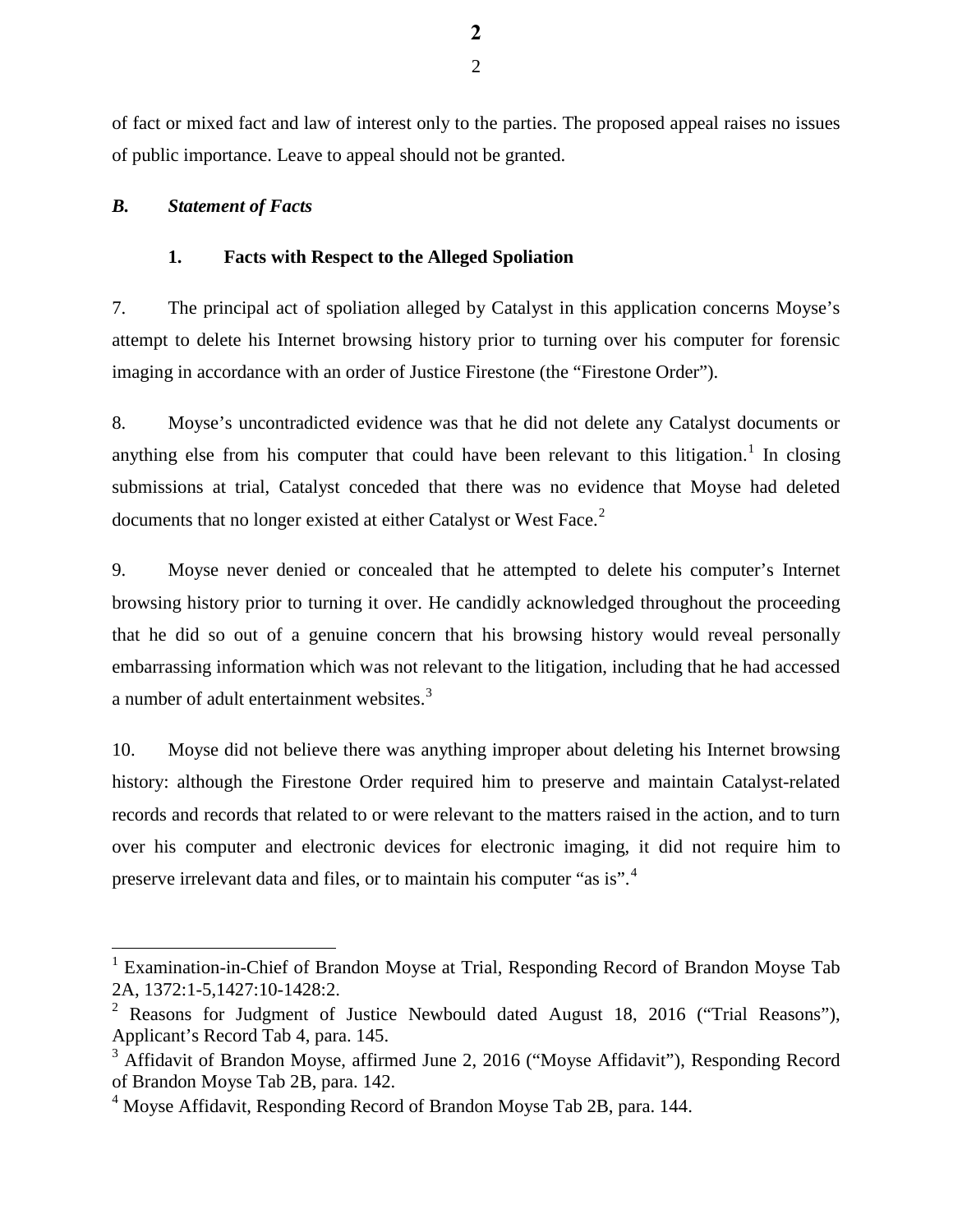## **2. The Trial Judge's Findings**

11. At trial, all parties agreed that the leading Ontario case *Nova Growth Corp., et al. v. Kepinski et al.* ("*Nova Growth*") correctly articulated the test for Catalyst's claim of spoliation.<sup>[5](#page-5-0)</sup> The trial judge applied that test, which requires the plaintiff to prove that:

- (a) the missing evidence be relevant;
- (b) the missing evidence was destroyed intentionally;
- (c) at the time of destruction, litigation must have been ongoing or contemplated; and
- (d) it must be reasonable to infer that the evidence was destroyed in order to affect the outcome of the litigation.

12. On the first branch of the test, Catalyst argued at trial without any direct evidence that by deleting his Internet browsing history, Moyse deleted relevant evidence.

13. After carefully reviewing the evidence, the trial judge found that there was no cogent evidence that Moyse had deleted any documents from his computer, [6](#page-5-1) and Catalyst had not proved that Moyse destroyed any potentially relevant evidence by deleting his Internet browsing history.<sup>[7](#page-5-2)</sup> The trial judge held that Moyse had not intentionally destroyed evidence in order to affect the outcome of the litigation, and that there was "no basis to find or infer a presumption that Moyse destroyed evidence that would be unfavourable to him."[8](#page-5-3)

<span id="page-5-5"></span>14. The trial judge also dismissed Catalyst's claims against West Face for misuse of confidential information, and Catalyst does not seek leave to appeal with respect to this cause of action. The trial judge made the following findings:

- (a) Moyse never told anyone at West Face anything about Catalyst's confidential strategy to acquire  $WIND;$ <sup>[9](#page-5-4)</sup>
- (b) even if Moyse had provided any confidential Catalyst information to West Face, such information was not used by West Face to acquire  $WIND;^{10}$  $WIND;^{10}$  $WIND;^{10}$  and

 $\overline{a}$ 

<span id="page-5-0"></span><sup>&</sup>lt;sup>5</sup> Trial Reasons, Applicant's Record Tab 4, para. 136.

<span id="page-5-1"></span> $6$  Trial Reasons, Applicant's Record Tab 4, para. 163.

<span id="page-5-2"></span> $<sup>7</sup>$  Trial Reasons. Applicant's Record Tab 4, para. 147</sup>

<span id="page-5-3"></span><sup>8</sup> Trial Reasons, Applicant's Record Tab 4, para. 166.

<span id="page-5-4"></span><sup>9</sup> Trial Reasons, Applicant's Record Tab 4, para. 117.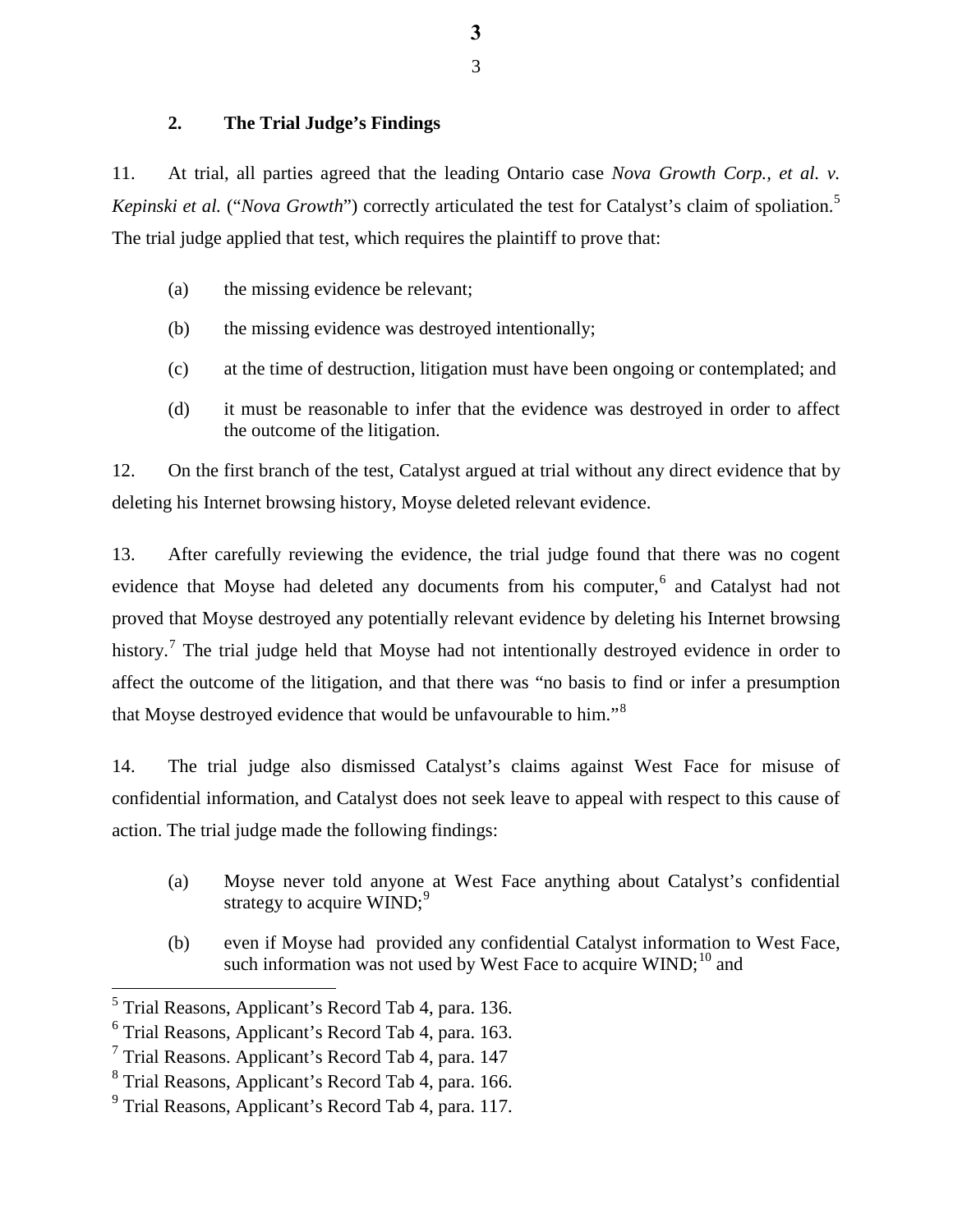(c) even if West Face had misused confidential Catalyst information to acquire WIND, Catalyst suffered no harm because there was no chance that Catalyst could ever have successfully acquired WIND.<sup>[11](#page-6-0)</sup>

15. The trial judge issued detailed and thorough reasons dismissing Catalyst's action.<sup>[12](#page-6-1)</sup>

## **3. The Court of Appeal**

16. In oral argument Catalyst completely abandoned its reliance on the tort of spoliation advanced at trial and in its written submissions on appeal.<sup>[13](#page-6-2)</sup> It then abandoned its submission that the trial judge had erred by applying the test for spoliation in *Nova Growth*. This concession was reasonable since Catalyst had urged the trial judge to apply the *Nova Growth* test, which is wellestablished in Canadian law.[14](#page-6-3)

17. As the OCA noted in its reasons, Catalyst had, therefore, abandoned its only alleged error of law.[15](#page-6-4) Catalyst's appeal now turned entirely on challenges to the fairness of the trial process, and the trial judge's findings of fact and mixed fact and law, which are protected by an extremely deferential standard of review.[16](#page-6-5)

18. The OCA dismissed Catalyst's appeal. With respect to the spoliation claim, the OCA held that since the trial judge found that Moyse did not destroy any relevant evidence, Catalyst's

<sup>10</sup> Trial Reasons, Applicant's Record Tab 4, para. 125.

<span id="page-6-0"></span> $11$  Trial Reasons, Applicant's Record Tab 4, paras. 126-131.

<span id="page-6-1"></span> $12$  Trial Reasons, Applicant's Record Tab 4, para. 8

<span id="page-6-2"></span><sup>&</sup>lt;sup>13</sup> Reasons of the Court of Appeal for Ontario, ("OCA Reasons"), Applicant's Record Tab 8, reasons para. 43.

<span id="page-6-3"></span><sup>14</sup> See *Forsey v. Burin Peninsula Marine Service Centre*, 2014 FC 974 at paras. 108-110; *A.D. Metro v. DW Digital Wireless LP*, 2018 ONSC 3259 at paras. 54-55; *Mbaya v. Borg*, 2018 ONSC 2012 at para. 37; *CGI Information Systems and Management Consultants Inc. v. Canada Post Corporation*, 2014 CarswellNat 8782 (Canadian International Trade Tribunal) at para. 74; Lewis N. Klar, *Remedies in Tort* (looseleaf) (Toronto: Carswell, 1988) at PF 1-4 – PF 1-5 "1.2 Spoliation of electronic evidence" and PF 1-6 "2.1 Elements of Proof Intentional Spoliation of Evidence".

<span id="page-6-4"></span> $15$  OCA Reasons, Applicant's Record Tab 8, para. 43.

<span id="page-6-5"></span><sup>16</sup> OCA Reasons, Applicant's Record Tab 8, para. 19.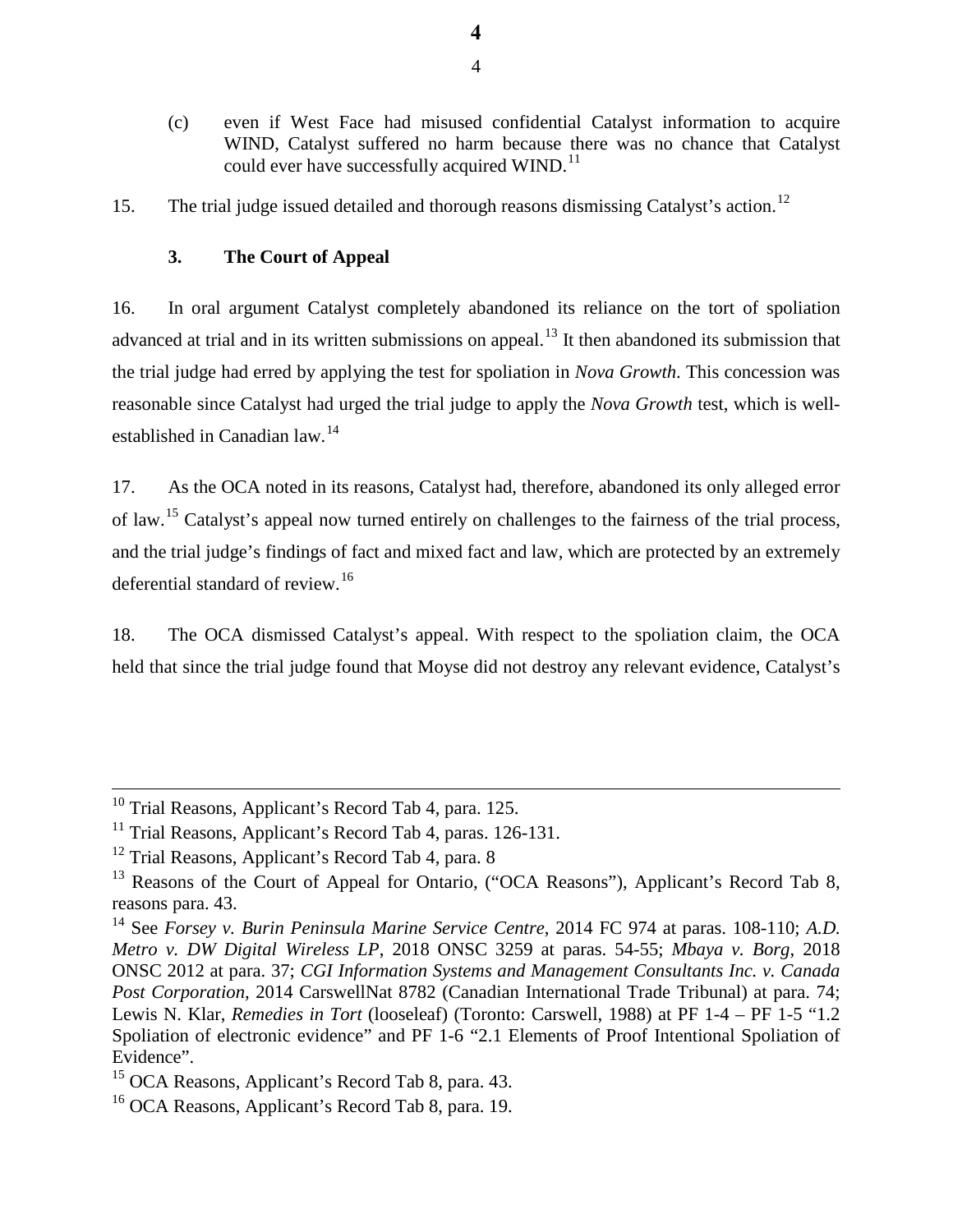argument that the trial judge should have drawn an adverse evidentiary inference against Moyse on the basis of alleged spoliation faced an "insurmountable factual hurdle".<sup>[17](#page-7-0)</sup>

## **PART II. STATEMENT OF ISSUES**

19. The *Supreme Court Act*, provides that the Court should grant leave to appeal:

[W]here, with respect to the particular case sought to be appealed, the Supreme Court is of the opinion that any question involved therein is, by reason of its public importance or the importance of any issue of law or any issue of mixed law and fact involved in that question, one that ought to be decided by the Supreme Court or is, for any other reason, of such a nature or significance as to warrant decision by it.  $18$ 

**20.** The sole issue on this application for leave to appeal is whether or not this particular case raises issues of public importance that ought to be decided by this Court. In Moyse's respectful submission, it does not.

## **PART III. STATEMENT OF ARGUMENT**

## *A. The Proposed Appeal Raises No Issues of Public Importance*

- 21. The proposed appeal presents none of the usual indicia of public importance:
	- (a) At most, it is of interest only to the immediate parties, but for the reasons set out below and in the West Face memorandum, cannot affect the result of the trial. It will certainly set no precedent of interest to the public, the bench, or bar.
	- (b) It raises no novel issues of statutory interpretation or law (constitutional or otherwise).
	- (c) It will resolve no debates among provincial courts of appeal.
	- (d) It relates solely to alleged errors of mixed fact and law in the application of an agreed-upon legal test.
- 22. Leave to appeal should not be granted.

 $\overline{\phantom{a}}$ 

<span id="page-7-0"></span><sup>&</sup>lt;sup>17</sup> OCA Reasons, Applicant's Record Tab 8, paras. 44-45.

<span id="page-7-1"></span><sup>18</sup> *Supreme Court Act,* R.S.C., 1985, c. S-26, s. 40(1).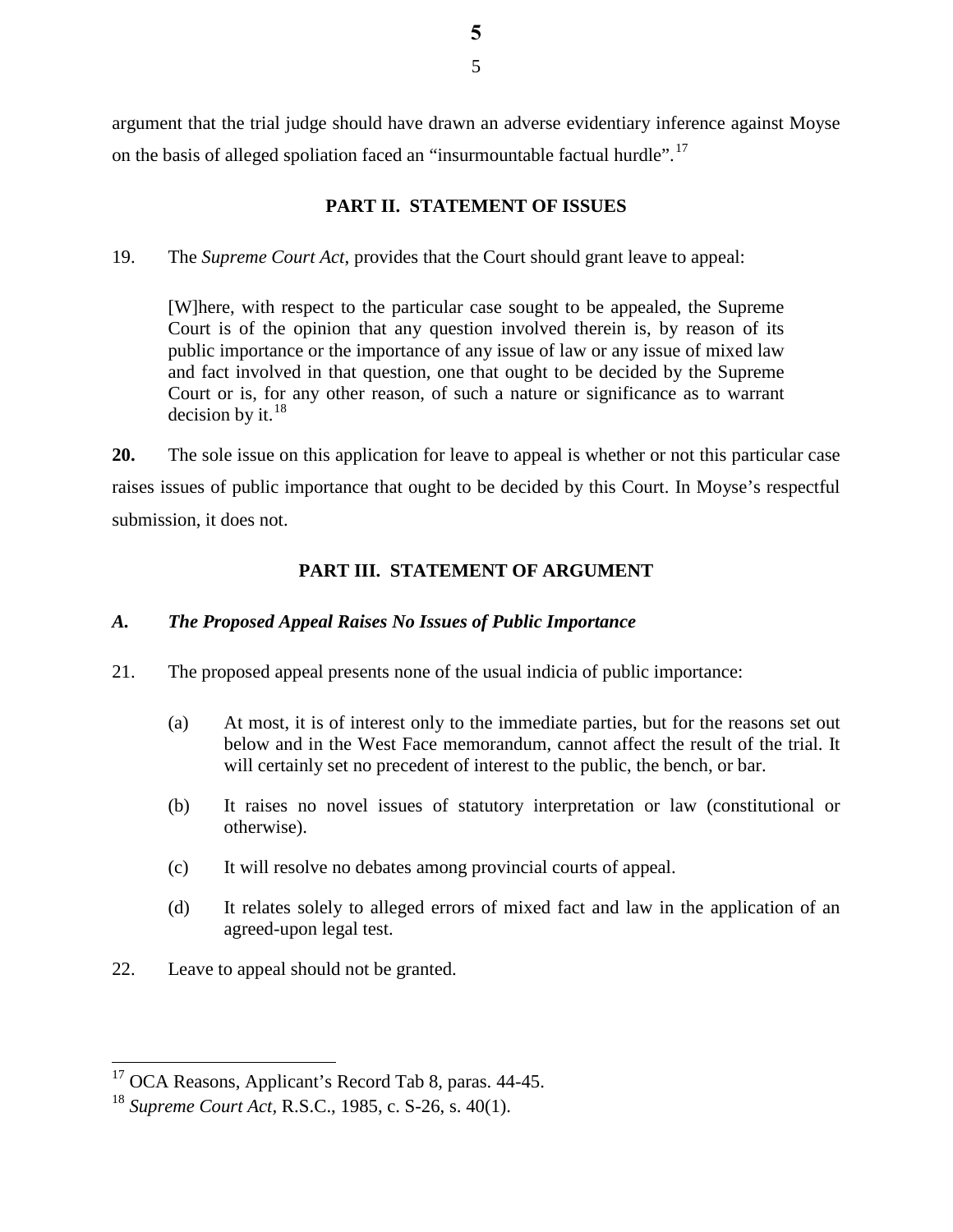23. Catalyst notes that a number of recent cases have dealt with spoliation and electronically stored information ("ESI"), which is not particularly surprising given the growing significance of ESI in the business and personal lives of Canadians.

24. More importantly, however, Catalyst fails to cite any evidence of conflict or uncertainty as to the applicable test arising out of the application of the settled principles to these new factual circumstances. Indeed, the leading case of *Nova Growth* involved allegations of spoliation involving ESI dating back to the early 2000s. Catalyst cites no cases in which courts have expressed confusion or difficulty with the application of the well-established test to facts involving possible destruction of ESI. The application of legal precedents to different factual circumstances is a routine feature of the common law. Different factual circumstances, without something further, do not suggest an issue of such public importance that this Court should grant leave.

#### *B. Catalyst Has Not Identified Any Errors of Law*

25. Catalyst opens its submissions by identifying what it describes as "a narrow but important legal issue" in respect of which it is seeking leave: "the appropriate legal test to be applied to determine whether spoliation has occurred" in respect of the destruction of ESI. Catalyst, however, does not dispute the appropriate legal test. Indeed, Catalyst does not propose any alterations to the accepted test.

26. Catalyst then shifts its argument from "the appropriate legal test" to asserting that "the Trial Judge made several legal errors in his application" of the unchallenged *Nova Growth* test. The application of a legal test to the facts of the case does not generate an error of law. It is generally not the type of decision that generates issues of public importance for which the Supreme Court grants leave to appeal.

#### *C. The Trial Judge Committed No Reversible Errors*

27. Catalyst's submissions ultimately amount to a complaint that the trial judge failed to draw the inferences from the evidence that Catalyst asked him to draw, and failed to make the factual findings that Catalyst asked him to make. These various complaints, each of which is addressed below, do not amount to a question of public importance justifying leave to appeal.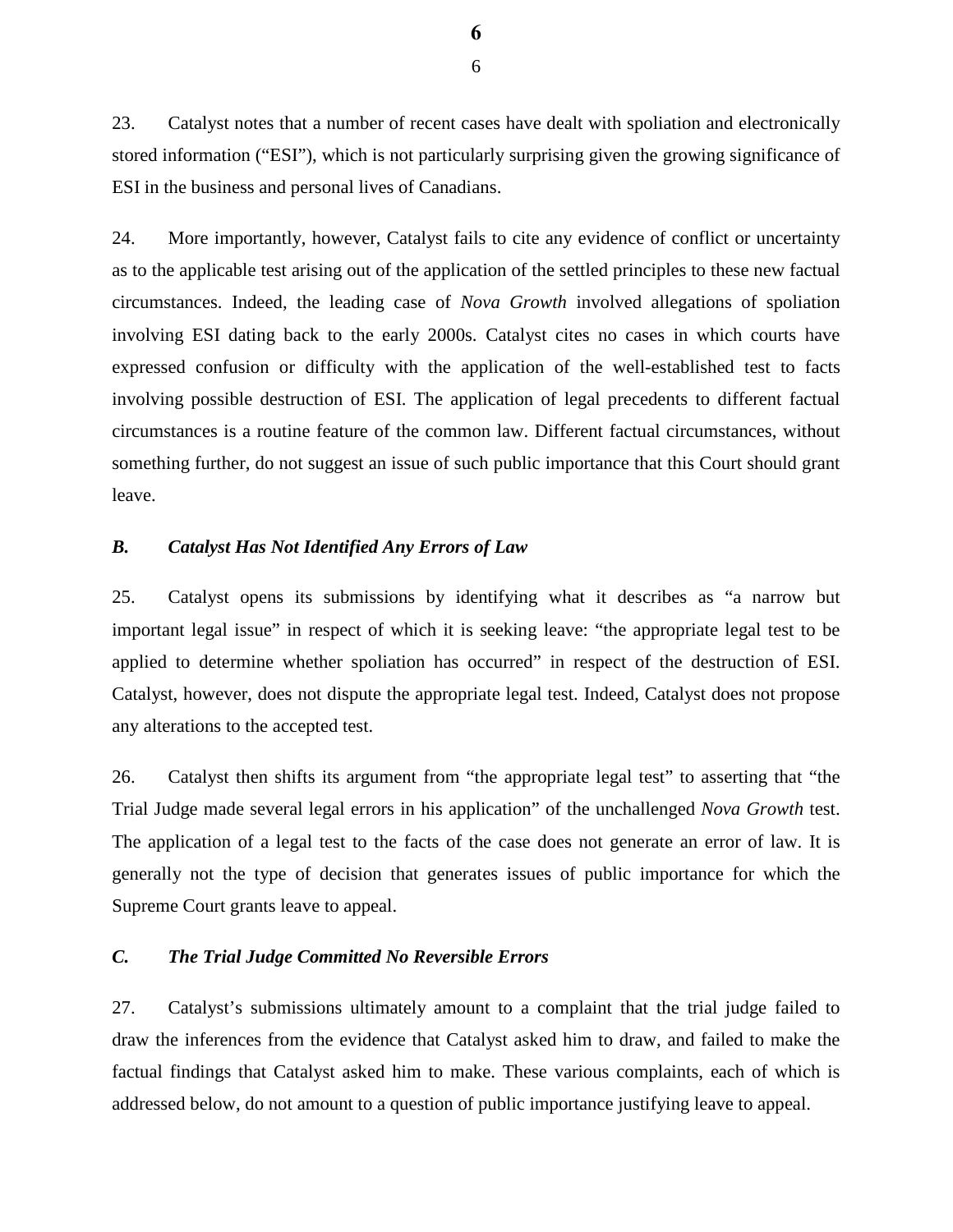## **1. The Trial Judge's Consideration of the Evidence**

28. Catalyst submits that the trial judge erred by failing to apply established legal principles relating to circumstantial evidence. Catalyst asserts that "the Trial Judge was required to identify all of the circumstantial evidence which was relevant to Moyse's conduct in relation to the allegations of spoliation and to consider the cumulative effect of that evidence as a whole".<sup>[19](#page-9-0)</sup>

29. The OCA correctly rejected this submission. The OCA held that the trial judge explicitly considered all of Moyse's conduct, and not merely the deletion of his browsing history, in arriving at his spoliation findings:<sup>[20](#page-9-1)</sup>

The trial judge was alive to the details of the evidence said to demonstrate Mr. Moyse's dishonesty and the unreliability of his evidence. He appreciated the appellant's argument and the need to carefully and critically examine Mr. Moyse's evidence. The trial judge examined the evidence at length, particularly as it related to the allegation that Mr. Moyse had deliberately deleted material from his personal computer and installed programming to hide that deletion and prevent any recovery of the material. In the end, the trial judge accepted Mr. Moyse's explanations for what he had done, and concluded that it could not be established that Mr. Moyse had actually used the programs he had installed on the computer to hide the deletions.

The trial judge approached Mr. Moyse's evidence by examining the substance of that evidence in the context of the entirety of the evidence. He also considered, as a trial judge is entitled to do, his impressions of Mr. Moyse as he testified. The trial judge took the same approach to Mr. Glassman and other witnesses for the appellant. As often occurs, the same approach to the evidence of different witnesses yielded very different credibility and reliability assessments. Those different assessments are not indicative of any flawed fact-finding process, but instead reflect the essential witness-specific nature of credibility and reliability determinations.

## **2. The Relevance of Moyse's Browsing History**

30. Catalyst also submits that the trial judge failed to appreciate that Moyse's browsing history was "highly probative of the issues in this case" and that "there is no doubt that the contents of Moyse's forever lost browsing history – inculpatory or benign – were relevant to the

 $\overline{\phantom{a}}$ <sup>19</sup> Applicant's Memorandum of Argument, para. 23, underlining in original.

<span id="page-9-1"></span><span id="page-9-0"></span> $20$  OCA Reasons, Applicant's Record Tab 8, paras. 26-27.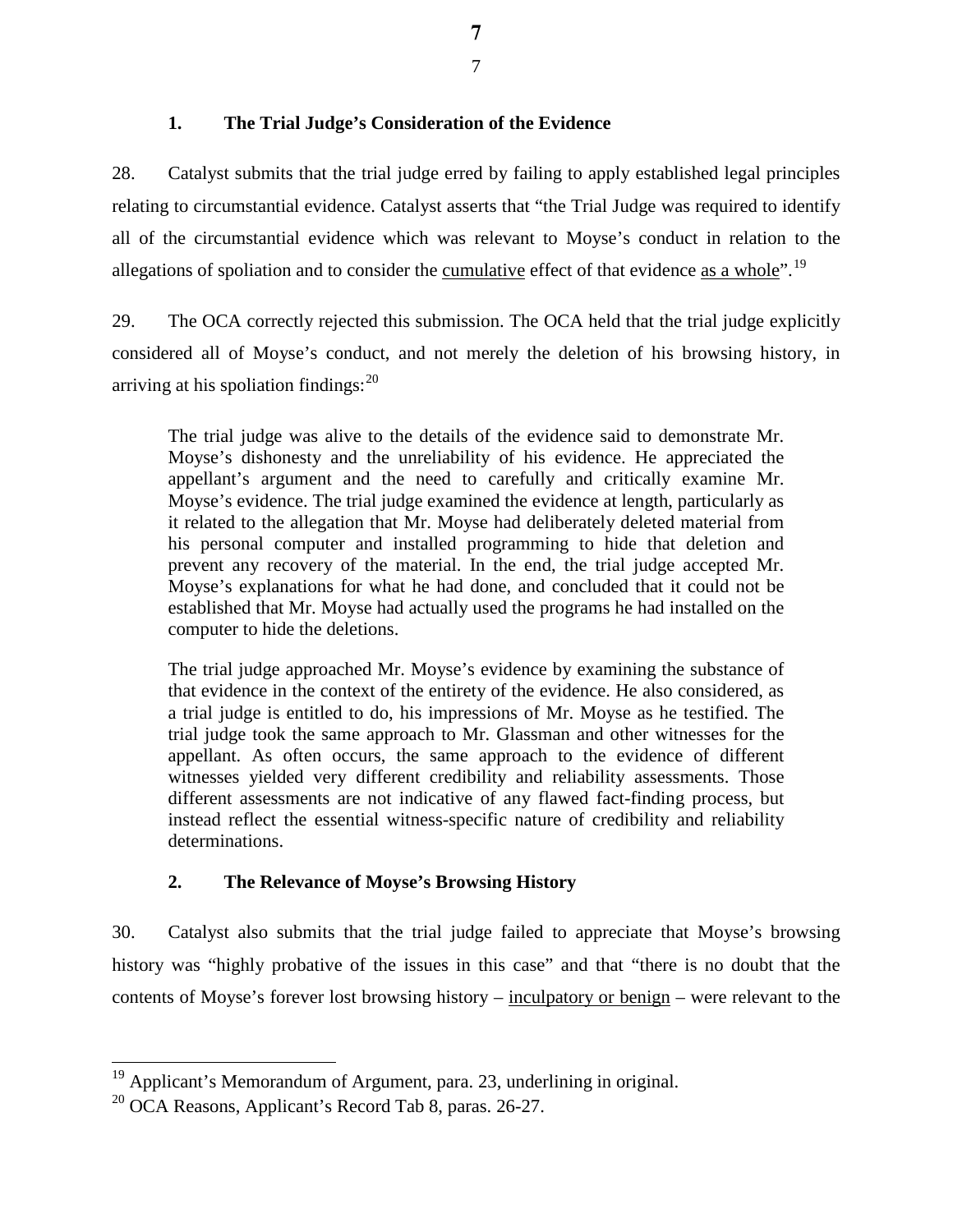issues in the case at bar".<sup>[21](#page-10-0)</sup> The fundamental problem with this submission, which it also made at trial, is that the trial judge found as a fact that the contents of Moyse's Internet browsing history was not relevant to the litigation. The OCA correctly held that there was no basis to interfere with that factual finding. $^{22}$  $^{22}$  $^{22}$ 

31. Catalyst now proposes to argue on appeal, for the first time in this proceeding, that "the plain meaning and intent of paragraph 5 of the Firestone Order" (which provided for the taking of a forensic image of Moyse's computer) "was that all of the ESI on Moyse's computer was relevant". This submission finds no support in the text of the Firestone Order. This submission is also inconsistent with Catalyst's conduct throughout the proceeding, in which it never asserted that all of the information on Moyse's computer is relevant to the proceeding. It is far too late in this proceeding for Catalyst to urge such a novel and expansive definition of relevance.

32. While the OCA characterized Moyse's decision to delete his Internet browsing history as "a serious breach of the [Firestone] order" (that is, of the requirement that Moyse deliver his computer for forensic imaging), it nevertheless accepted that "he did not delete information relevant to the allegations" (in other words, there was no breach of the requirement that Moyse preserve and maintain records relevant to the matters raised in the action).<sup>[23](#page-10-2)</sup> These two holdings are by no means inconsistent with one another.

#### **3. Catalyst's Obligation to Establish that Moyse Destroyed Relevant Evidence**

33. Catalyst submits that the trial judge erred by placing the onus on it to establish that Moyse destroyed specific pieces of evidence in order to prove spoliation. Although Catalyst asserts this is an error in law, it cites no cases in support of its assertion that the party alleging spoliation need not identify what was allegedly destroyed. The Catalyst position is contrary to its position at trial and on appeal, and to all the relevant cases, including *Nova Growth*, which it

 $\overline{\phantom{a}}$ 

<span id="page-10-0"></span> $21$  Applicant's Memorandum of Argument, at para. 27, underlining in original.

<span id="page-10-1"></span> $22$  OCA Reasons, Applicant's Record Tab 8, paras. 44-46.

<span id="page-10-2"></span><sup>&</sup>lt;sup>23</sup> OCA Reasons, Applicant's Record Tab 8, para. 53.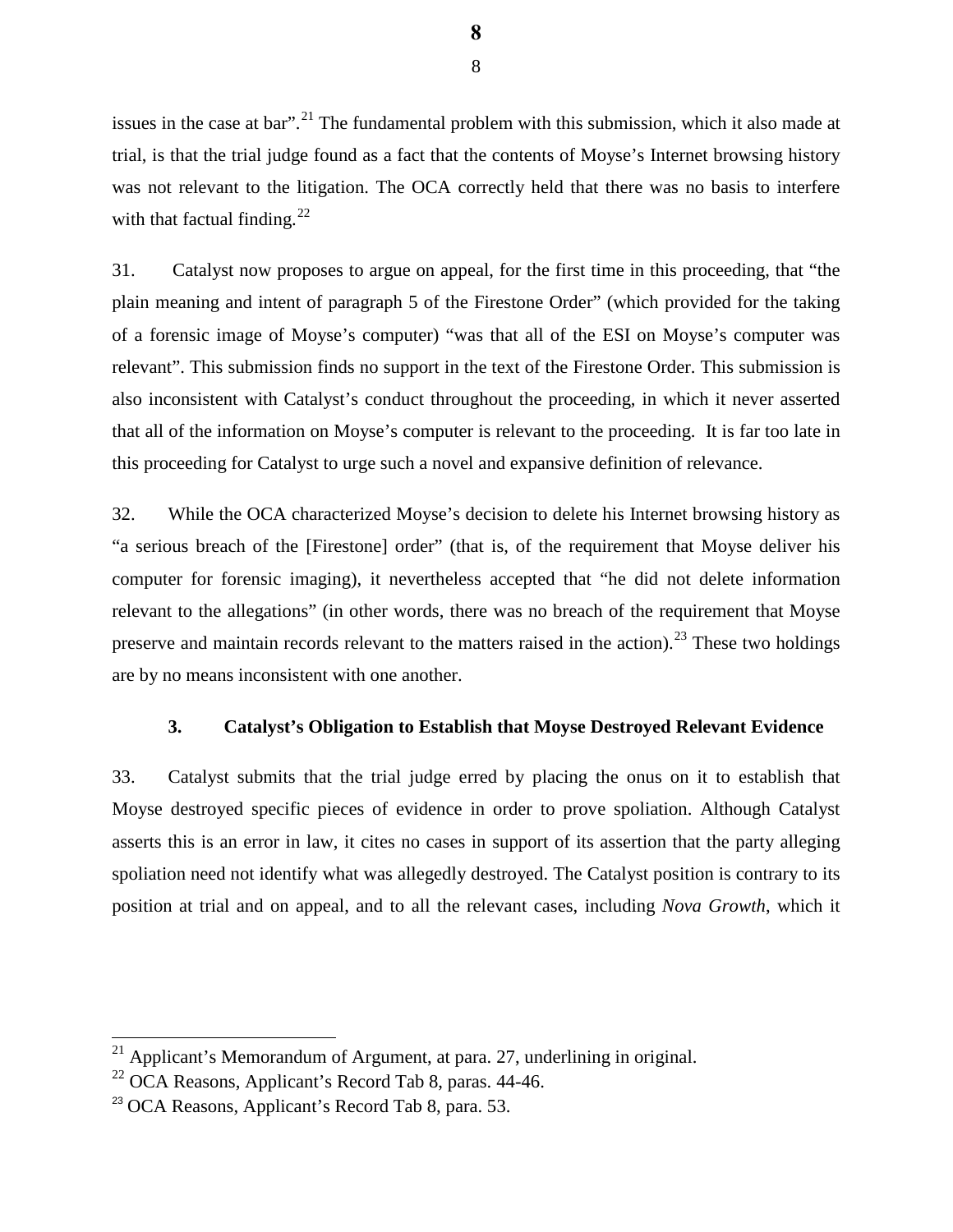accepts as the controlling authority. The court in that case unambiguously stated that "there must be evidence of a particular piece of evidence that was destroyed".  $24$ 

## **4. "Specific Intent" in Step 4 of the Spoliation Test**

34. Catalyst also argues that the trial judge "erroneously injected an unwarranted element of specific intent into step (4)" of the spoliation test, "rather than focusing upon the effects of Moyse's destruction of ESI and the recklessness of his conduct".[25](#page-11-1) As *Nova Growth* makes clear, the intention to interfere with the litigation is an element of spoliation in Ontario. The trial judge added nothing new or controversial to the test.

35. Catalyst contends, among other things, that requiring a plaintiff to prove specific intent to establish spoliation would be too difficult and would invite defendants to evade responsibility simply by asserting a good faith intention to preserve relevant evidence. Yet the overwhelming weight of Canadian and Ontario authority states clearly that either fraudulent intent, bad faith, or a deliberate calculation to affect the outcome of the litigation are necessary to make out spoliation.<sup>[26](#page-11-2)</sup> There is no meaningful conflict or uncertainty in this regard.

 $\overline{\phantom{a}}$ 

<span id="page-11-0"></span><sup>&</sup>lt;sup>24</sup> *Nova Growth Corp. et al v. Andrzej Roman Kepinski et al., 2014 ONSC 2763 (CanLII) at para.* 298.

<span id="page-11-1"></span> $25$  Applicant Memorandum of Argument, para. 35 (underlining in original)

<span id="page-11-2"></span><sup>26</sup> See e.g. *Gutbir v. University Health Network,* 2010 ONSC 6752 (CanLII) at para. 23 (spoliation "requires that the destroyer did so in order to influence the litigation"), 195 A.C.W.S. (3d) 1035 (Ont. S.C.); *Muskoka Fuels v. Hassan Steel Fabricators Ltd.* (2009), 182 A.C.W.S. (3d) 369 (Ont. S.C.), 2009 CanLII 63125 (ON SC) at para. 5 (pleadings should not be struck for spoliation unless it is "beyond doubt that this was a deliberate act done with the clear intention of gaining an advantage in the litigation"); *Enterprise Excellence Corp. v. Royal Bank* (2002), 116 A.C.W.S. (3d) 102 (Ont. S.C.), 2002 CanLII 49637 (ON SC) at para. 74 (adopting comment from *Dawes v. Jajcaj* (1995), 15 B.C.L.R (3d) 240 (B.C.S.C.) that "the Court must at least be satisfied that the object in issue was intentionally destroyed through bad faith and not as a result of mere negligence"); *Nova Growth Corp v. Kepinski*, 2014 ONSC 2763 at para. 326 (spoliation claim rejected as plaintiffs failing to establish "that relevant documents were specifically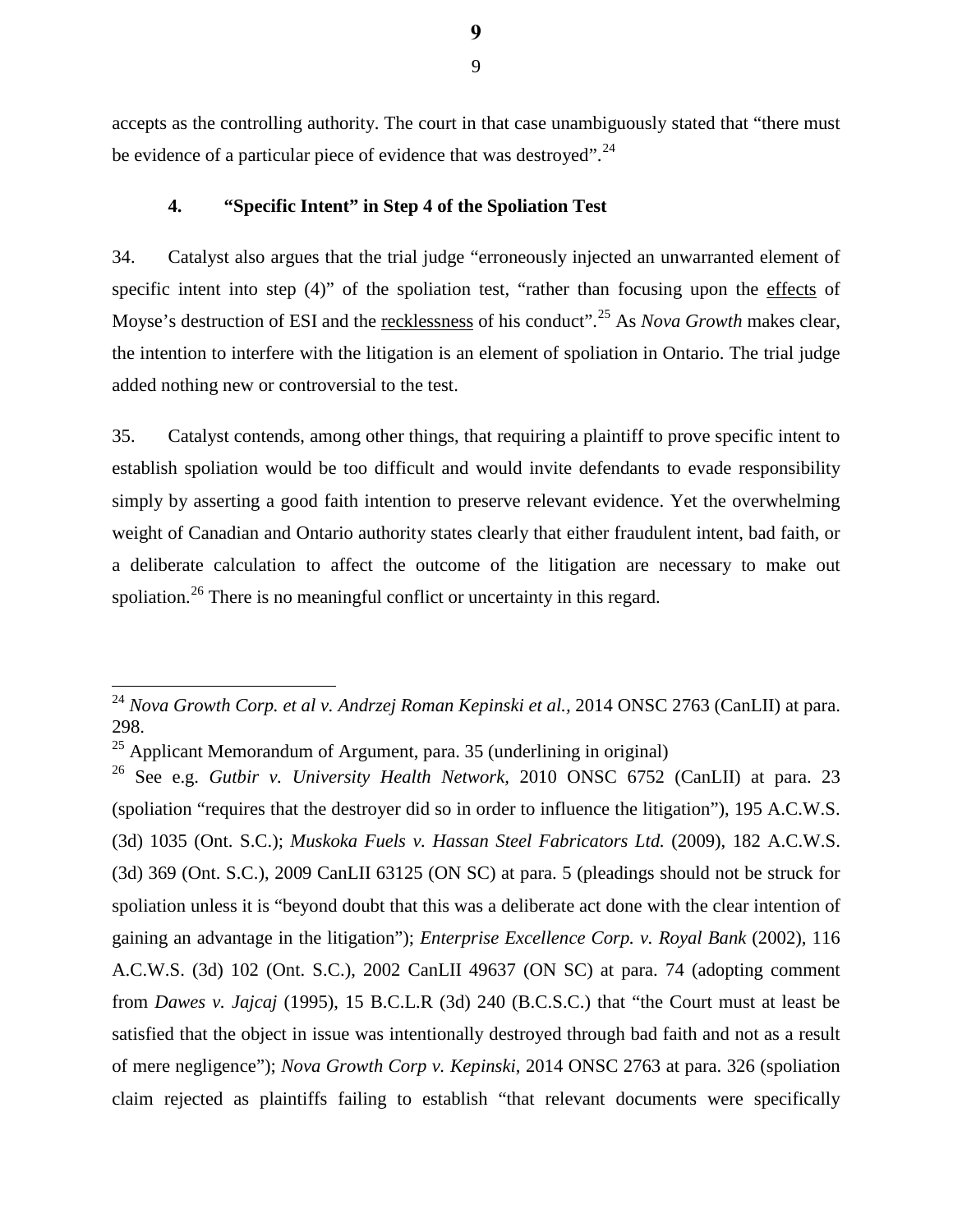10 **10**

36. Catalyst's reliance on *Cheung* is misplaced. The motions judge in *Cheung* explicitly left it to the trial judge to "determine whether intentional destruction through bad faith is required before this adverse inference can be drawn" based on the alleged spoliation. Even the trial judge in *Dickson*, also cited by Catalyst*,* only stated she was not convinced that evidence of a fraudulent intention is required before finding that, regardless of the necessary level of intent, no adverse inference was warranted.<sup>[27](#page-12-0)</sup>

37. Catalyst has also misstated the law in the United States with respect to the level of intent required to make out spoliation. Catalyst relies on the *Residential Funding*, *Zubulake*, and *University of Montreal* pension plan line of cases to establish a lower level of intention for spoliation.<sup>[28](#page-12-1)</sup> These cases are not good law. On December 1, 2015, a new Federal Rule of Civil Procedure was enacted by Congress which reversed those cases. Rule 37(e) now provides that courts have the power to address the failure to preserve electronically stored information but only where the party that lost the information acted with the intent to deprive another party of the information's use in litigation. The District Courts have concluded that the new rule has overruled and superseded the decision in *Residential Funding* and its progeny.[29](#page-12-2) 

38. Catalyst asserts that requiring a plaintiff to prove that a defendant intended to affect the litigation makes it impossible for a plaintiff to prove spoliation. This is incorrect. Many intentional economic torts require a plaintiff to prove that a defendant had a specific intent to cause a particular type of harm to the plaintiff. For example, the tort of causing loss by unlawful

destroyed… with the intention of affecting the outcome of the litigation"), 242 A.C.W.S. (3d) 814 (Ont. S.C.).

 $\overline{a}$ 

<span id="page-12-0"></span><sup>27</sup> *Dickson v. Broan-Nuton Canada Inc.*, 2007 CarswellOnt 9931 (Ont. Sup. C. J.) at para. 42, affirmed *Dickson v. Broan-Nuton Canada Inc.*, 2008 ONCA 734 [*Dickson*].

<span id="page-12-1"></span><sup>28</sup> *Residential Funding Co. v. DeGeorge Financial Corp.*, 306 F.3d 99 (USCA, 2nd Circuit, 2002) [*Residential Funding*]; *Zubulake v. UBS Warburg LLC*, 229 F.R.D. 422 (SDNY, 2004) [*Zubalake*]; *The Pension Committee of the University of Montreal Pension Plan v. Bank of America Securities LLC et al.*[*University of Montreal*], 685 F.Supp 2d 456 (SDNY, 2010).

<span id="page-12-2"></span><sup>29</sup> *Mazzei v. Money Store*, 656 Fed.Appx. 558 (USCA, 2nd Circuit, 2016); *Citibank, N.A. v. Super Sayin' Publishing, LLC, Compound Touring, Inc., 2424, LLC, Kevin R. Foster, II, Foster & Firm, Inc., and Project Twenty One, LLC.*, 2017 WL 462601 (SDNY, 2017); *Bagley v. Yale University*, 318 F.R.D. 234 (Dist. Ct. Conn. 2016); *CAT3, LLC v. Black Lineage, Inc.*, 164 F.Supp.3d 488 (SDNY, 2016).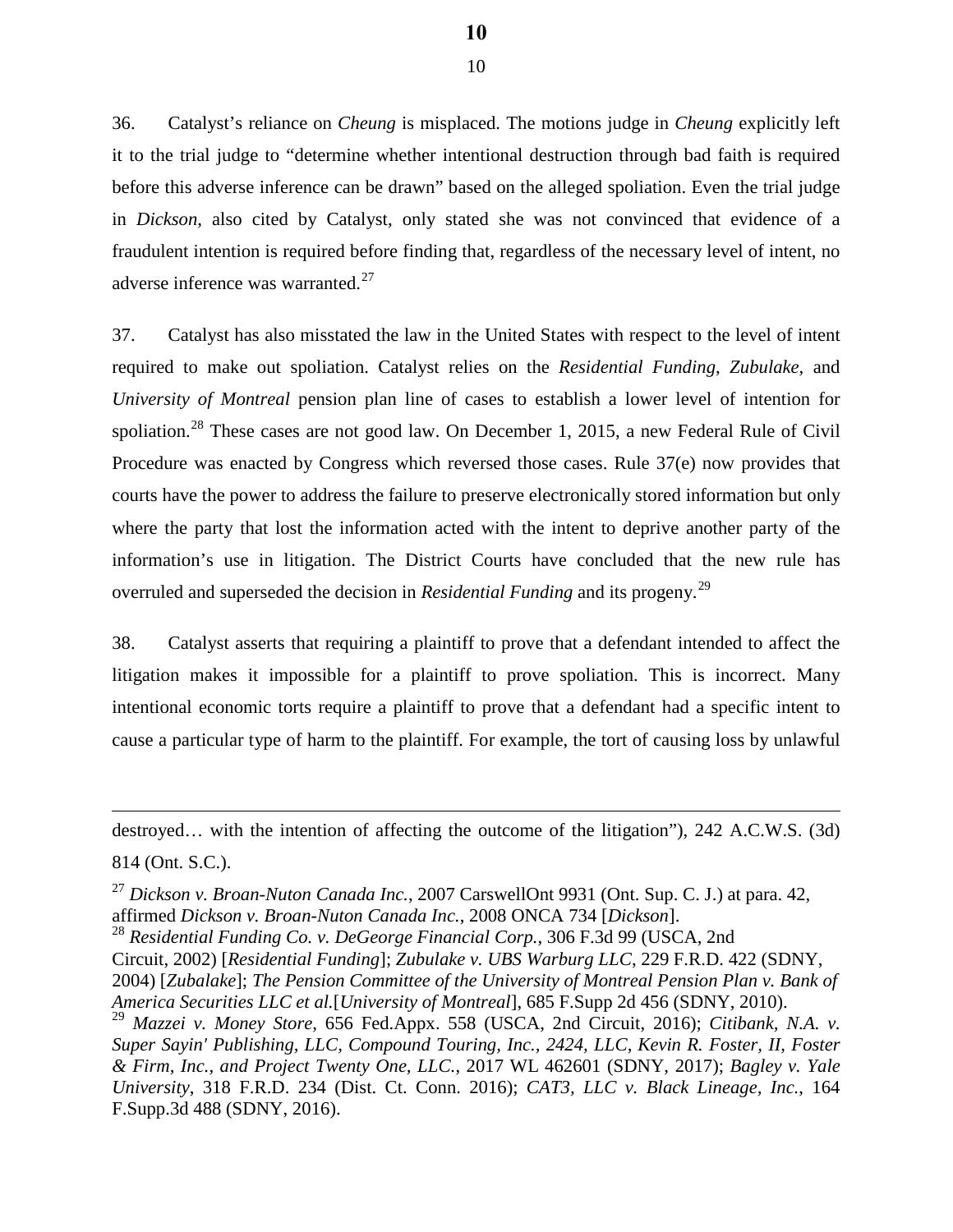means requires a plaintiff to prove that, in committing the unlawful act, the defendant intended to cause economic harm.<sup>30</sup>

39. With the proper evidentiary record, there is no impediment to a trial judge concluding that a defendant intended to affect the litigation by destroying relevant evidence. In this case, and on this record, however, the trial judge found Moyse credible, accepted his explanation as to why he deleted his Internet browsing history, and concluded that he had not destroyed relevant evidence.

40. Catalyst's reliance on the criminal law relating to specific intent offences is misplaced. The criminal law offers no support for the proposition that spoliation could be made out simply through the destruction of relevant evidence. Indeed, the *Criminal Code* offence of obstruction of justice includes destroying evidence in the context of a court proceeding only if the accused had the specific intent to obstruct justice.<sup>[31](#page-13-1)</sup> The closest criminal law analogue to civil spoliation, therefore, also requires specific intent to affect the proceeding.

## *D. The OCA Did Not Err*

41. Contrary to Catalyst's submissions, the OCA's approach to Catalyst's spoliation arguments was entirely proper. In oral argument, Catalyst abandoned its argument that the trial judge had applied the incorrect legal test for spoliation. In light of that concession, Catalyst was left with what the OCA characterized as "an insurmountable factual hurdle" – namely, the trial judge's factual finding that Moyse did not destroy relevant evidence (and, thus, the first element of the legal test could not be made out).

42. The OCA considered, and ultimately rejected, Catalyst's attacks upon the trial judge's factual findings. It was left with the inevitable conclusion that the finding that Moyse did not destroy relevant evidence "puts an end to any argument that Mr. Moyse's deletion of data from his computer and cellphone supports an adverse inference against Mr. Moyse or West Face."<sup>[32](#page-13-2)</sup>

 $\overline{\phantom{a}}$ 

<span id="page-13-0"></span><sup>30</sup> *A.I. Enterprises Ltd v. Bram Enterpises Ltd.,* 2014 SCC 12 at paras. 95-96.

<span id="page-13-1"></span><sup>31</sup> *Criminal Code*, R.S.C., 1985, c. C-46, s. 139.

<span id="page-13-2"></span> $32$  OCA Reasons, Applicant's Record Tab 8, para. 45.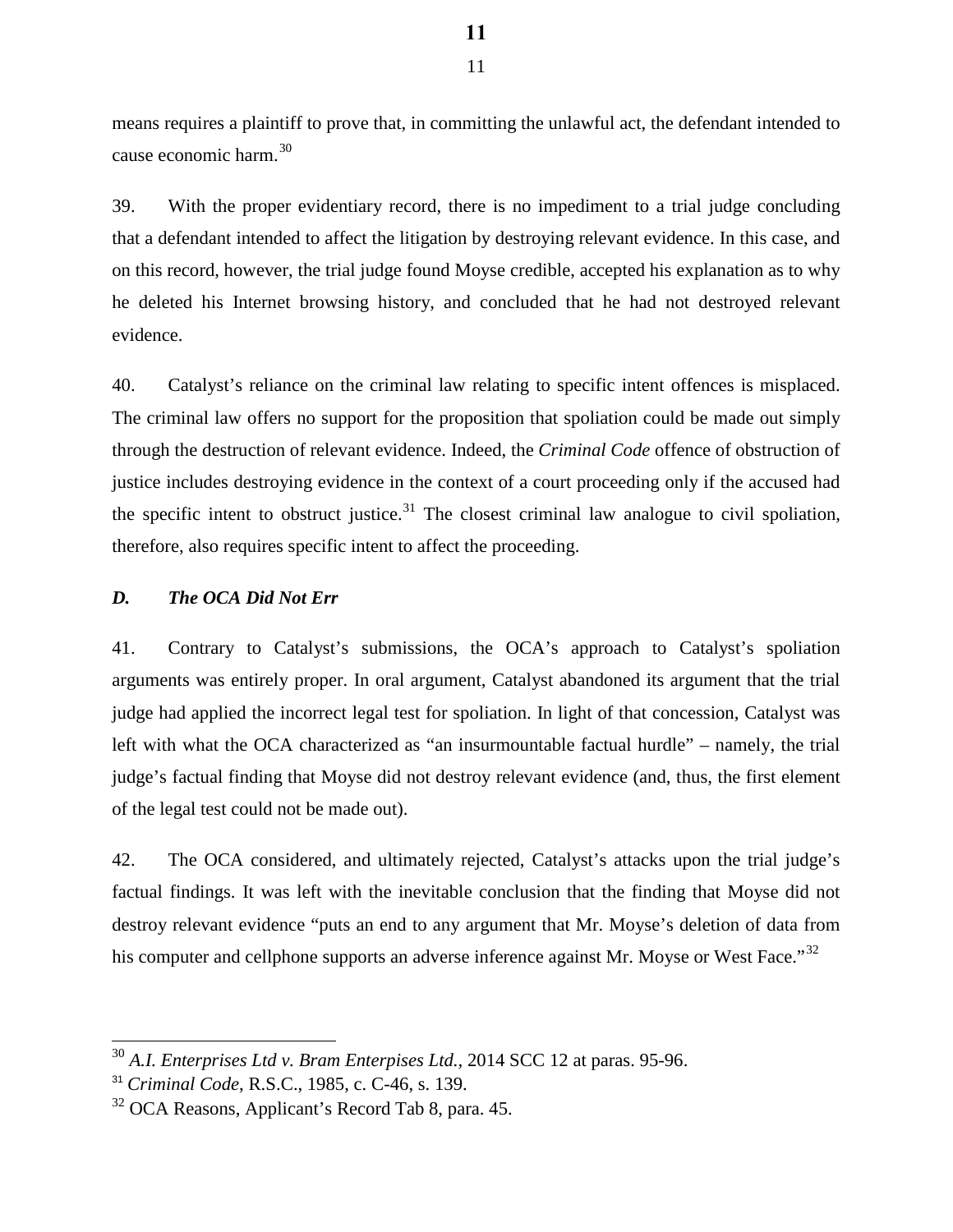43. The OCA was not required to conduct a new trial on appeal. Such an approach would be entirely inconsistent with the deference showed to the findings of fact of the trial judge.

## *E. A Successful Appeal Would Not Affect the Result of the Trial*

44. Even if leave were granted, and even if the Supreme Court held that the trial judge should have reached a different conclusion with respect to the spoliation allegation, that conclusion would not affect the outcome of the case.

45. As described above, the heart of Catalyst's action concerned its allegation that Moyse gave confidential Catalyst information to West Face, which misused that confidential information to successfully acquire WIND. The claim against Moyse for alleged spoliation was, in substance, collateral to Catalyst's principal claim.

46. As described above, the trial judge found that:

- (a) Moyse never gave any confidential Catalyst information about WIND to anyone at West Face:  $3\overline{3}$
- (b) Even if Moyse had provided confidential Catalyst information to West Face, such information was not used by West Face to acquire  $WIND;^{34}$  $WIND;^{34}$  $WIND;^{34}$  and
- (c) Even if West Face had misused confidential Catalyst information, Catalyst suffered no harm because there was no chance that Catalyst could have successfully acquired WIND. $35$

47. Catalyst does not take issue with these findings in its application before this Court. As West Face argues in greater detail in its submission, it would not be appropriate to grant leave because the outcome of any appeal would not affect the outcome of the underlying action.

#### **PART IV. SUBMISSION ON COSTS**

48. Moyse respectfully requests that the Supreme Court award him his costs of the application.

 $\overline{\phantom{a}}$ 

<span id="page-14-0"></span><sup>&</sup>lt;sup>33</sup> OCA Reasons, Applicant's Record Tab 8, para. 117.

<span id="page-14-1"></span><sup>34</sup> OCA Reasons, Applicant's Record Tab 8, para. 125.

<span id="page-14-2"></span><sup>35</sup> OCA Reasons, Applicant's Record Tab 8, paras. 126-131.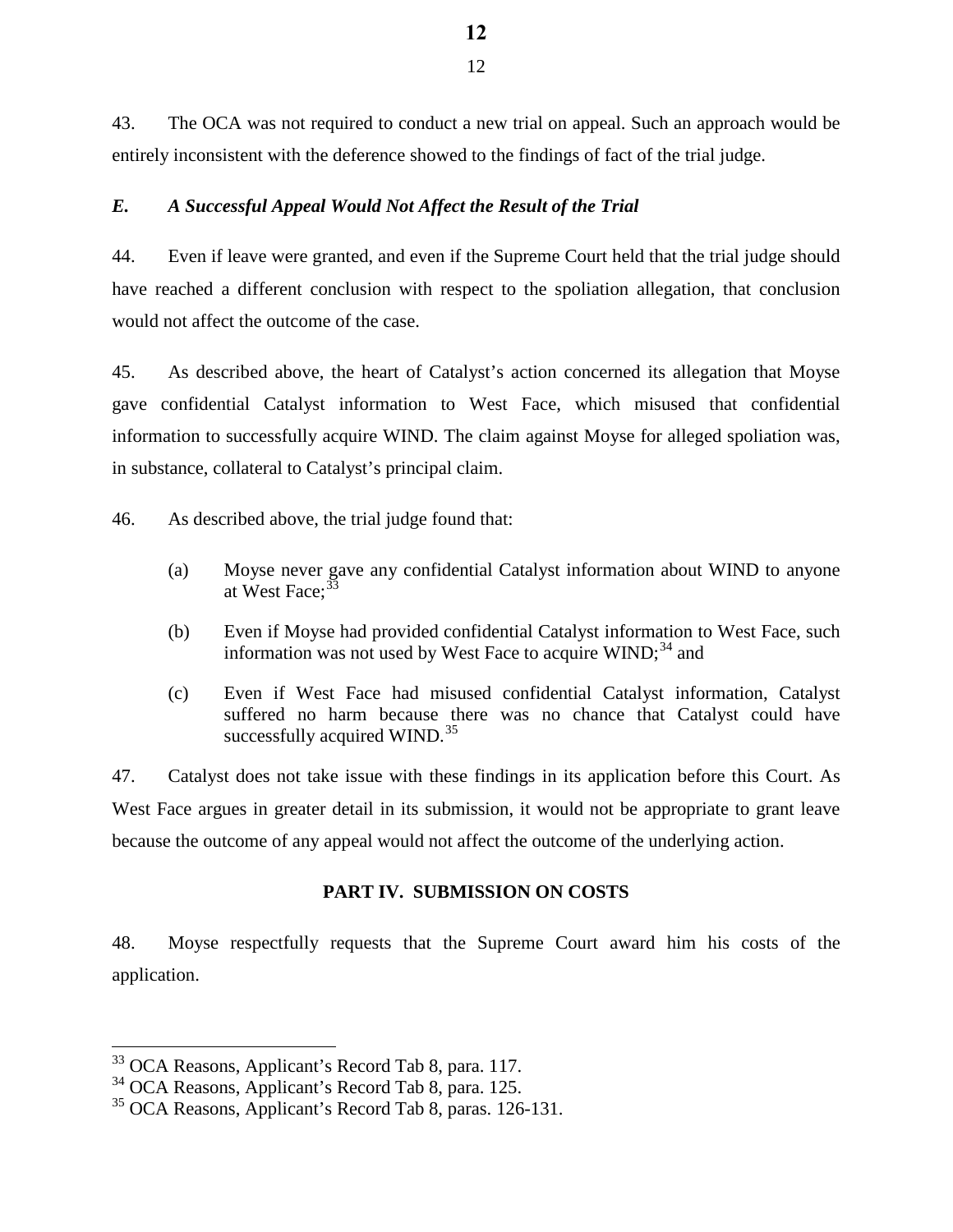## PART V. ORDER SOUGHT

49. Moyse respectfully requests that the application for leave to appeal be dismissed, with costs.

ALL OF WHICH IS RESPECTFULLY SUBMITTED, this 13th day of September 2018.

Robert A. Centa Kris Borg-Olivier Denise Cooney

Counsel for the Respondent, Brandon Moyse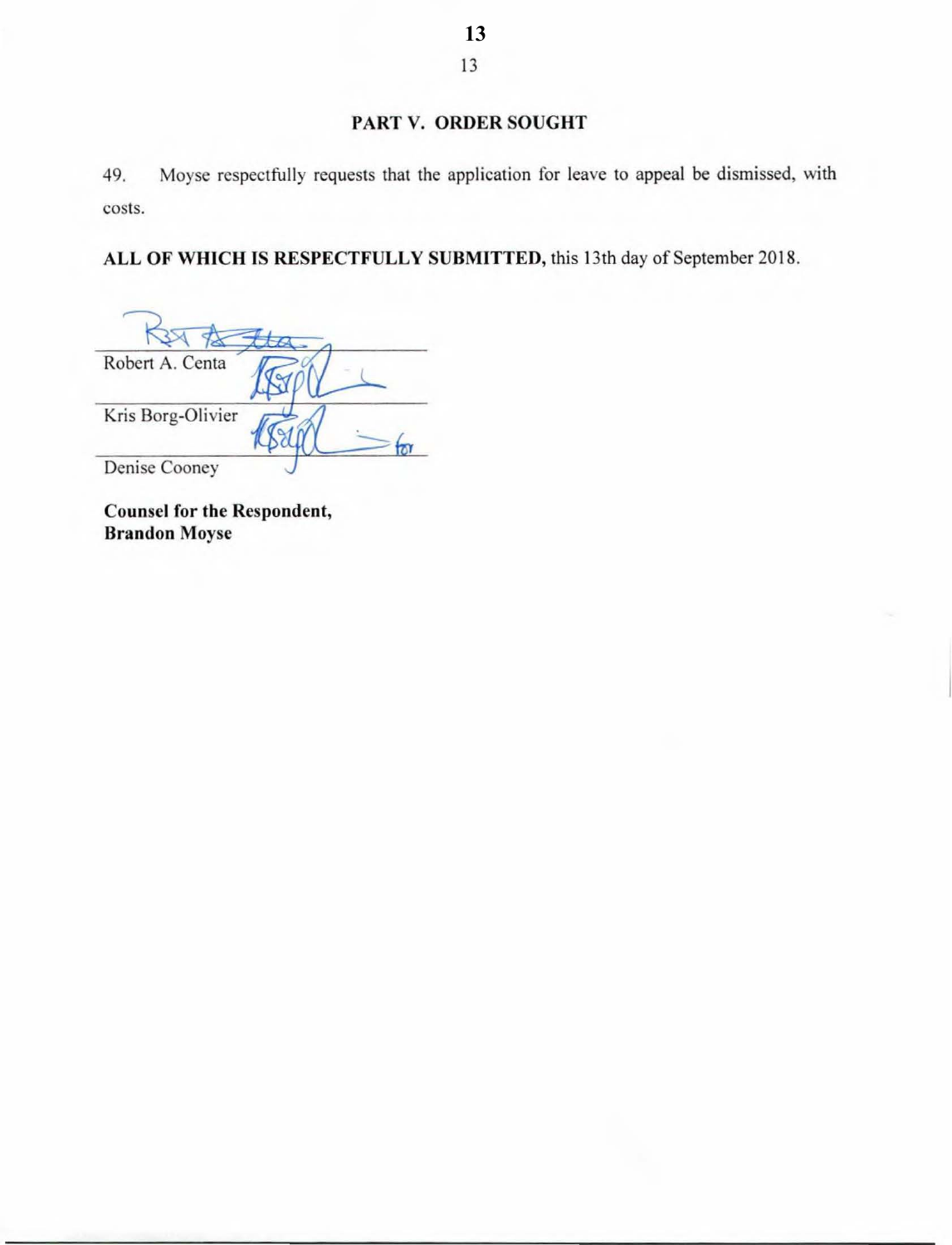# **PART VI – TABLE OF AUTHORITIES**

# **Cases** At Paragraph(s)

| CAT3, LLC v. Black Lineage, Inc., 164 F.Supp.3d 488 (SDNY, 2016). 37                                                                                                  |
|-----------------------------------------------------------------------------------------------------------------------------------------------------------------------|
| CGI Information Systems and Management Consultants Inc. v. Canada Post                                                                                                |
| Citibank, N.A. v. Super Sayin' Publishing, LLC, Compound Touring, Inc., 2424, LLC,<br>Kevin R. Foster, II, Foster & Firm, Inc., and Project Twenty One, LLC., 2017 WL |
|                                                                                                                                                                       |
| Dickson v. Broan-Nuton Canada Inc., 2007 CarswellOnt 9931 (Ont. Sup. C. J.) 36                                                                                        |
|                                                                                                                                                                       |
| Enterprise Excellence Corp. v. Royal Bank (2002), 116 A.C.W.S. (3d) 102 (Ont. S.C.),                                                                                  |
|                                                                                                                                                                       |
| Gutbir v. University Health Network, 2010 ONSC 6752 (CanLII) 195 A.C.W.S. (3d)                                                                                        |
| Mazzei v. Money Store, 656 Fed.Appx. 558 (USCA, 2nd Circuit, 2016)37                                                                                                  |
|                                                                                                                                                                       |
| Muskoka Fuels v. Hassan Steel Fabricators Ltd. (2009), 182 A.C.W.S. (3d) 369 (Ont.                                                                                    |
| Nova Growth Corp. et al v. Andrzej Roman Kepinski et al., 2014 ONSC 2763                                                                                              |
| Residential Funding Co. v. DeGeorge Financial Corp., 306 F.3d 99 (USCA, Circuit,                                                                                      |
| The Pension Committee of the University of Montreal Pension Plan v. Bank of America                                                                                   |
|                                                                                                                                                                       |

# **Other**

| Lewis N. Klar, <i>Remedies in Tort</i> (looseleaf) (Toronto: Carswell, 1988) at PF 1-4 – PF 1-5 |  |
|-------------------------------------------------------------------------------------------------|--|
| "1.2 Spoliation of electronic evidence" and PF 1-6 "2.1 Elements of Proof Intentional           |  |
|                                                                                                 |  |

14 **14**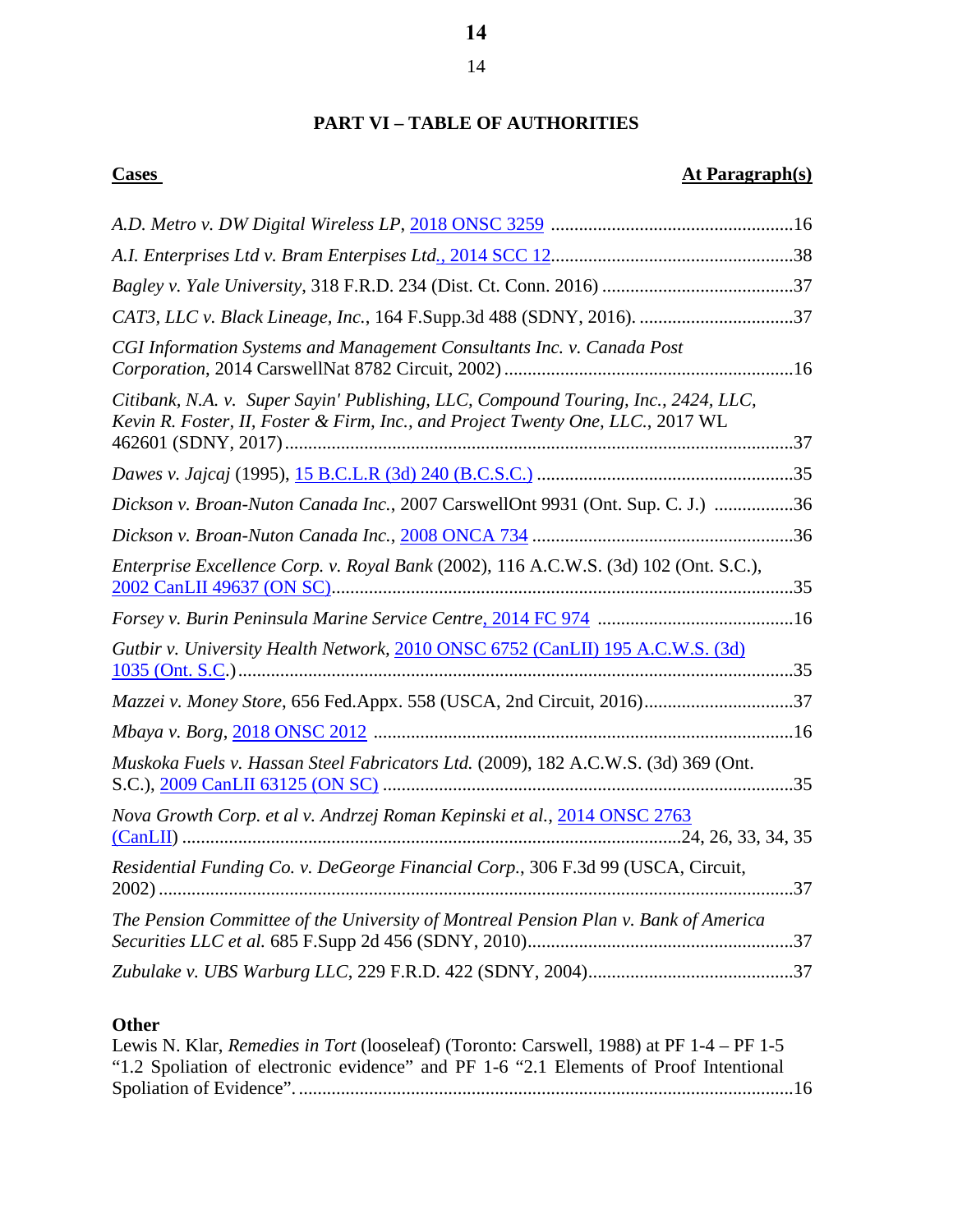# **PART VII – STATUTES, REGULATIONS AND RULES**

## *Criminal Code*, R.S.C., 1985, c. C-46

## **Obstructing justice**

- **139 (1)** Every one who wilfully attempts in any manner to obstruct, pervert or defeat the course of justice in a judicial proceeding,
	- o **(a)** by indemnifying or agreeing to indemnify a surety, in any way and either in whole or in part, or
	- o **(b)** where he is a surety, by accepting or agreeing to accept a fee or any form of indemnity whether in whole or in part from or in respect of a person who is released or is to be released from custody,

is guilty of

- o **(c)** an indictable offence and is liable to imprisonment for a term not exceeding two years, or
- o **(d)** an offence punishable on summary conviction.

## • **Idem**

**(2)** Every one who wilfully attempts in any manner other than a manner described in subsection (1) to obstruct, pervert or defeat the course of justice is guilty of an indictable offence and liable to imprisonment for a term not exceeding ten years.

# **Entrave à la justice**

- **139 (1)** Quiconque volontairement tente de quelque manière d'entraver, de détourner ou de contrecarrer le cours de la justice dans une procédure judiciaire :
	- o **a)** soit en indemnisant ou en convenant d'indemniser une caution de quelque façon que ce soit, en totalité ou en partie;
	- o **b)** soit étant une caution, en acceptant ou convenant d'accepter des honoraires ou toute forme d'indemnité, que ce soit en totalité ou en partie, de la part d'une personne qui est ou doit être mise en liberté ou à l'égard d'une telle personne,

est coupable :

- o **c)** soit d'un acte criminel et passible d'un emprisonnement maximal de deux ans;
- o **d)** soit d'une infraction punissable sur déclaration de culpabilité par procédure sommaire.

## • **Idem**

**(2)** Est coupable d'un acte criminel et passible d'un emprisonnement maximal de dix ans quiconque volontairement tente de quelque manière, autre qu'une manière visée au paragraphe (1),

• **Idem**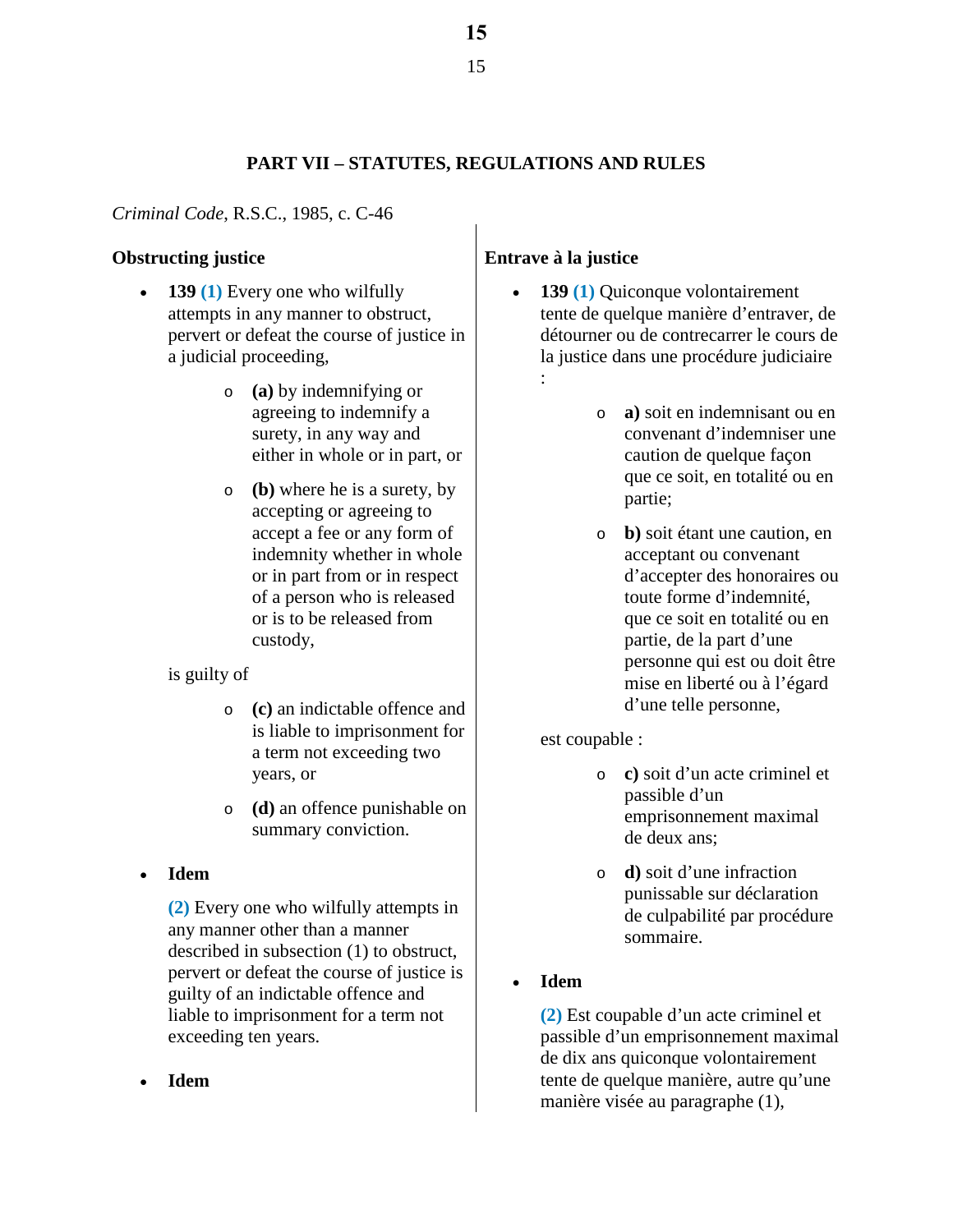**16**

16

**(3)** Without restricting the generality of subsection (2), every one shall be deemed wilfully to attempt to obstruct, pervert or defeat the course of justice who in a judicial proceeding, existing or proposed,

- o **(a)** dissuades or attempts to dissuade a person by threats, bribes or other corrupt means from giving evidence;
- o **(b)** influences or attempts to influence by threats, bribes or other corrupt means a person in his conduct as a juror; or
- o **(c)** accepts or obtains, agrees to accept or attempts to obtain a bribe or other corrupt consideration to abstain from giving evidence, or to do or to refrain from doing anything as a juror.

d'entraver, de détourner ou de contrecarrer le cours de la justice.

## • **Idem**

**(3)** Sans que soit limitée la portée générale du paragraphe (2), est censé tenter volontairement d'entraver, de détourner ou de contrecarrer le cours de la justice quiconque, dans une procédure judiciaire existante ou projetée, selon le cas :

- o **a)** dissuade ou tente de dissuader une personne, par des menaces, des pots-devin ou d'autres moyens de corruption, de témoigner;
- o **b)** influence ou tente d'influencer une personne dans sa conduite comme juré, par des menaces, des pots-de-vin ou d'autres moyens de corruption;
- o **c)** accepte ou obtient, convient d'accepter ou tente d'obtenir un pot-de-vin ou une autre compensation vénale pour s'abstenir de témoigner ou pour faire ou s'abstenir de faire quelque chose à titre de juré.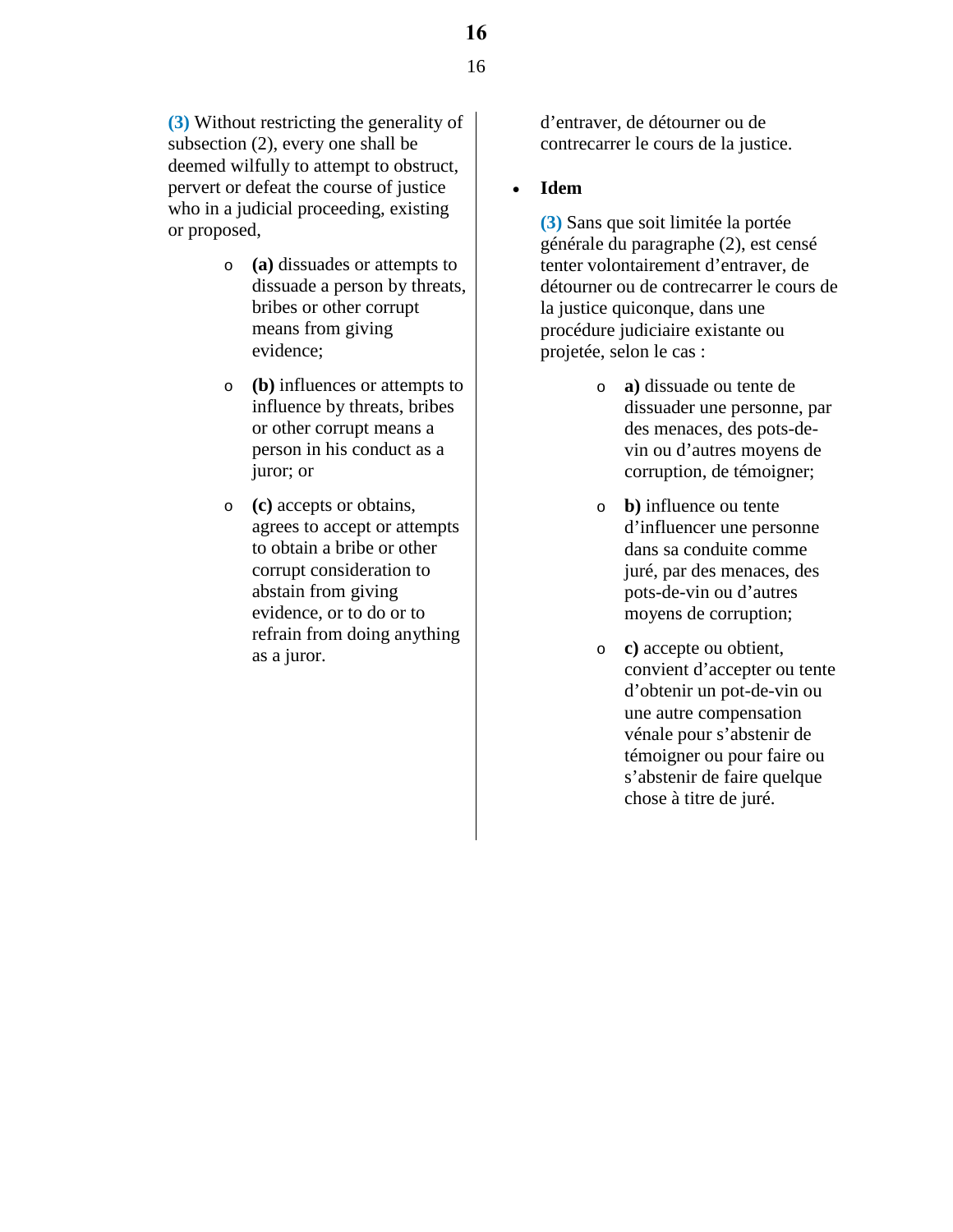1 |  $Q.$  Did you ever intentionally delete 2 or destroy any evidence relevant to the matters at  $3$  | issue in this case with the intention of 4 | frustrating Catalyst's ability to pursue its case? ·5· · · · · · · ·A.· ·I did not. 6 | Q. Did you ever use a software 7 | program called Secure Delete to delete any 8 | documents, files or data from your computer?  $9$   $\begin{array}{ccc} \text{A.} & \text{No.} \end{array}$ 10 |  $Q.$  Did you ever alter, modify or 11 | tamper with the Secure Delete log that is resident 12 on your computer?  $13$   $\parallel$   $\text{A. No.}$ 14 | C. Mr. Moyse, I would like to ask you  $15$  some questions about -- in general about your job  $16$  search. 17 | **A.** Sure. 18 | Q. You testified that you started 19 | work at Catalyst Capital on or about November 1st,  $20$  |  $2012$ ? 21· · · · · · · ·A.· ·That's right. 22· · · · · · · ·Q.· ·What were your goals when you 23 | started working at Catalyst? 24 | A. At the time, prior to my starting 25 | there, I was working in investment banking. I 17<br>
you ever intentionally delete<br>
ce relevant to the matters at<br>
th the intention of<br>
s ability to pursue its case?<br>
1 not.<br>
you ever use a software<br>
Delete to delete any<br>
ata from your computer?<br>
you ever alter, modify o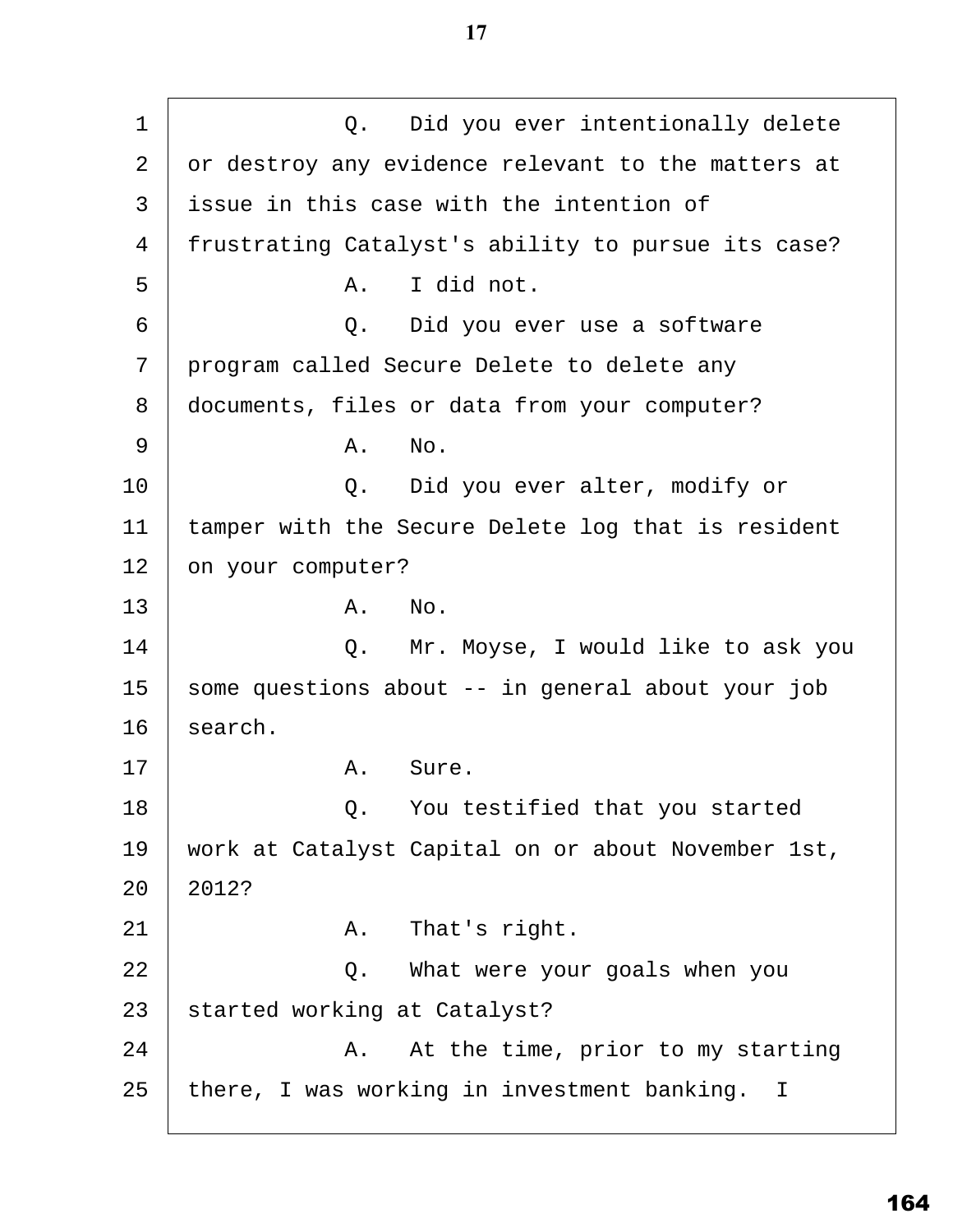1 | THE WITNESS: Yes.  $2$  |  $_{\rm BY}$  MR. CENTA: ·3· · · · · · · ·Q.· ·Having purchased these pieces of 4 software, please describe what you did on July  $5 \mid 20th, 2014$ ? ·6· · · · · · · ·A.· ·Only July 20th I deleted my 7 | internet browsing history, I ran the registry 8 | cleaner, and I also opened Advanced System 9 | Optimizer and noodled around in it. 10 |  $Q.$  On July 20th, 2014, did you use 11 | Secure Delete to delete any files or folders from 12 | your computer?  $13$   $\phantom{00}$   $\phantom{00}$   $\phantom{00}$   $\phantom{0}$   $\phantom{0}$   $\phantom{0}$   $\phantom{0}$   $\phantom{0}$   $\phantom{0}$   $\phantom{0}$   $\phantom{0}$   $\phantom{0}$   $\phantom{0}$   $\phantom{0}$   $\phantom{0}$   $\phantom{0}$   $\phantom{0}$   $\phantom{0}$   $\phantom{0}$   $\phantom{0}$   $\phantom{0}$   $\phantom{0}$   $\phantom{0}$   $\phantom{0$ 14 **9.** Did you delete or alter the Secure 15 | Delete log that is on your computer?  $16$   $\begin{matrix} \end{matrix}$   $\begin{matrix} A. & N_0. \end{matrix}$ 17 | **Q.** Did you intend to delete any 18 | Catalyst documents or Catalyst confidential 19 | information when you deleted your browser history?  $20$   $\begin{matrix} \end{matrix}$   $\begin{matrix} A. & N \end{matrix}$ 21 |  $Q.$  Did you intend to destroy any  $22$  | evidence relevant to this litigation?  $23$   $\parallel$   $\blacksquare$   $\blacksquare$   $\blacksquare$   $\blacksquare$   $\blacksquare$   $\blacksquare$   $\blacksquare$   $\blacksquare$   $\blacksquare$   $\blacksquare$   $\blacksquare$   $\blacksquare$   $\blacksquare$   $\blacksquare$   $\blacksquare$   $\blacksquare$   $\blacksquare$   $\blacksquare$   $\blacksquare$   $\blacksquare$   $\blacksquare$   $\blacksquare$   $\blacksquare$   $\blacksquare$   $\blacksquare$   $\blacksquare$   $\blacksquare$   $\blacksquare$   $\blacksquare$   $\blacksquare$  24 |  $Q.$  Did you intend to destroy any  $25$   $\vert$  evidence in order to affect the outcome of this 18<br>
SS: Yes.<br>
NTA:<br>
ng purchased these pieces of<br>
ribe what you did on July<br>
July 20th I deleted my<br>
tory, I ran the registry<br>
pened Advanced System<br>
around in it.<br>
11y 20th, 2014, did you use<br>
the any files or folders fro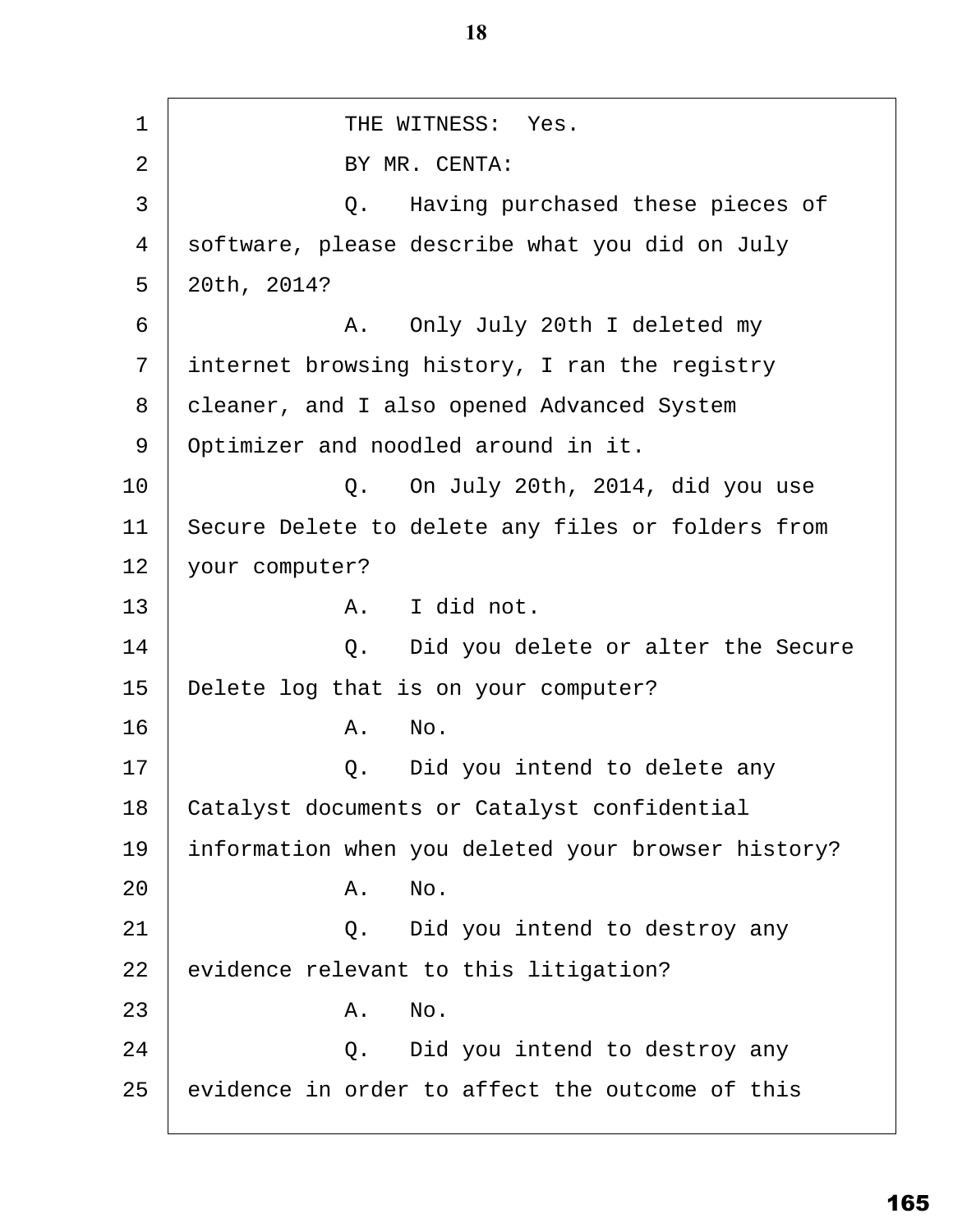1 | litigation?  $2$  |  $\qquad \qquad$   $A. \quad$  No. 3 **1 2.** Also pursuant to the terms of the 4 Firestone order, you were required to produce an 5 affidavit of documents that were in your 6 possession?  $7$  |  $\hbox{A. }$  That's correct. 8 | **Q.** Did you do that? ·9· · · · · · · ·A.· ·I did, a few, but I did. 10 |  $Q.$  And did you locate a number of 11 | Catalyst documents on your computer?  $12$   $A.$   $Yes.$ 13 **13** · **2.** How did you become aware of the  $14$  existence of those documents --15 | THE COURT: You'd better just look up  $16$  once in awhile. 17 | MR. CENTA: I'm so sorry, Your Honour.  $18$  | I thought I was doing better today. 19 | THE COURT: You had been, but you are  $20$  starting to revert. 21· · · · · · · ·MR. CENTA:· Old habits die hard. 22 | THE COURT: Okay, Go ahead. 23 | BY MR. CENTA: 24 | C. I think I also, because of your 25 | intervention, just lost a bet with Ms. Cooney, 166 **19**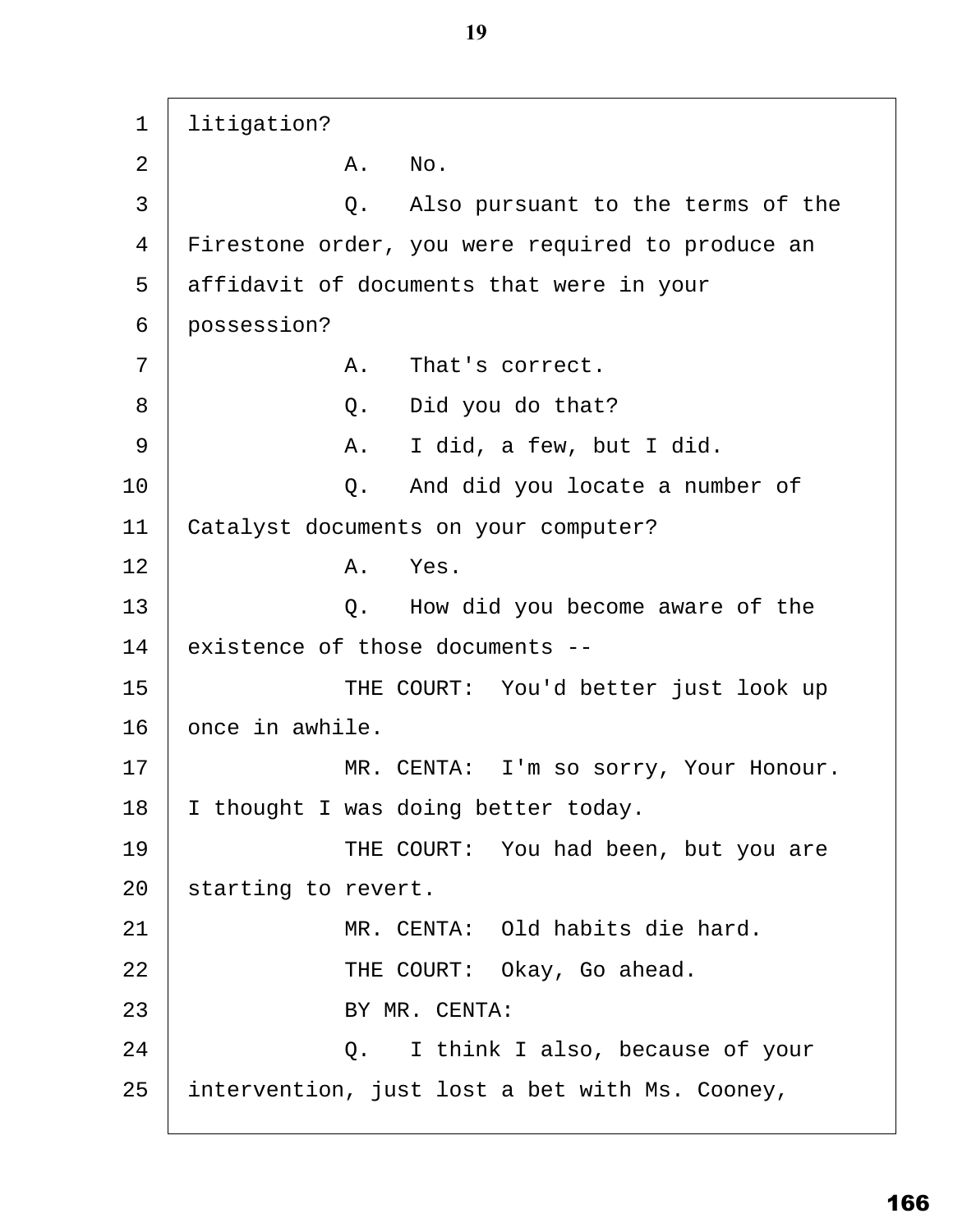prevent Catalyst from accessing such irrelevant information and to ensure that it did not end up in the public record.

144. I therefore decided that, prior to delivering my computer to counsel, I would attempt to delete my Internet browsing history from my computer. I did not and do not believe that there was anything improper about my doing so – neither the undertaking nor the Firestone Order required me to maintain my computer "as is" for the 5 days before I was to deliver the computer or to preserve clearly irrelevant files. The focus of both the undertaking and the Firestone Order was to maintain and preserve documents relevant to this action. If the undertaking or the Firestone Order had required me to maintain the computer "as is", I would not have used it at all prior to the image being taken. 20<br>
20<br>
Evant information and to ensure that it did not<br>
delivering my computer to counsel, I would<br>
delivering my computer. I did not and do not<br>
about my doing so – neither the undertaking<br>
anintain my computer "as is" f

145. Though I am comfortable using my computer and other devices on an everyday basis, I do not have a great deal of advanced knowledge about computers. However, I was aware that the mere act of deleting one's Internet browsing history through the browser program itself does not fully erase the record, and that a forensic review of a computer would likely capture some or all recently deleted material. I did some Internet searches on how to ensure a complete deletion of my Internet browsing history, and many websites said that cleaning the registry following the deletion of the Internet history would accomplish this.

146. I then did some further online research for "registry cleaning" products, and ultimately purchased two software products from a company called "Systweak". A print-

51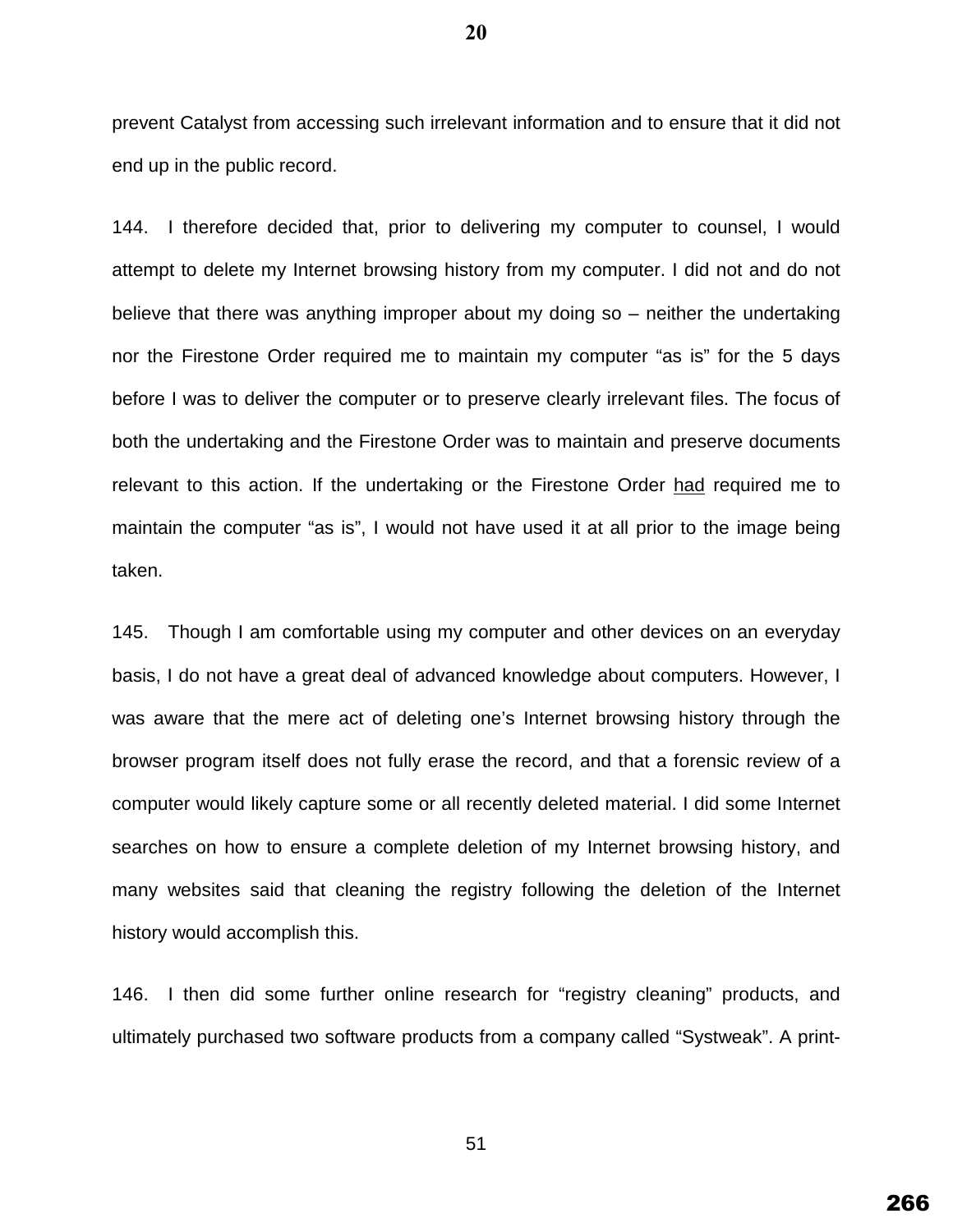on July 16, 2014, that it was possible that my personal computer would have to be turned over to be reviewed for documents relevant to this matter.

141. I was not concerned that my devices would be reviewed to identify relevant documents that related to Catalyst or to the issues raised in Catalyst's lawsuit: I had good, reasonable explanations for every Catalyst-related document that would be found on my computer, set out in my previous affidavits, and in any event intended to disclose all such documents in my affidavit of documents, as required under the Firestone Order.

142. I was, however, concerned that an image of my computer hard drive would capture not only the Catalyst documents in my possession, which I agreed were relevant to this proceeding and which I would preserve in any event, but also a raft of irrelevant personal information. In particular, I was troubled that Catalyst would have access to my personal Internet browsing history, which was not relevant to the matters in dispute in this litigation but would be embarrassing to have reviewed by others. I use the Internet on my personal computer for, among other things, recreational online gambling, online gaming, and adult entertainment websites. I was particularly concerned that my personal internet browser history would show that I had accessed adult entertainment websites. 21<br>
at my personal computer would have to be<br>
relevant to this matter.<br>
ices would be reviewed to identify relevant<br>
the issues raised in Catalyst's lawsuit: I had<br>
atalyst-related document that would be found<br>
ridiavits,

143. I was also concerned that the irrelevant information on the images would somehow become part of the public record through this litigation. At that point it was not clear to me what would happen to the images, which would include this irrelevant personal information. The parties had not agreed to appoint an Independent Supervising Solicitor, nor had a Document Review Protocol been implemented to

50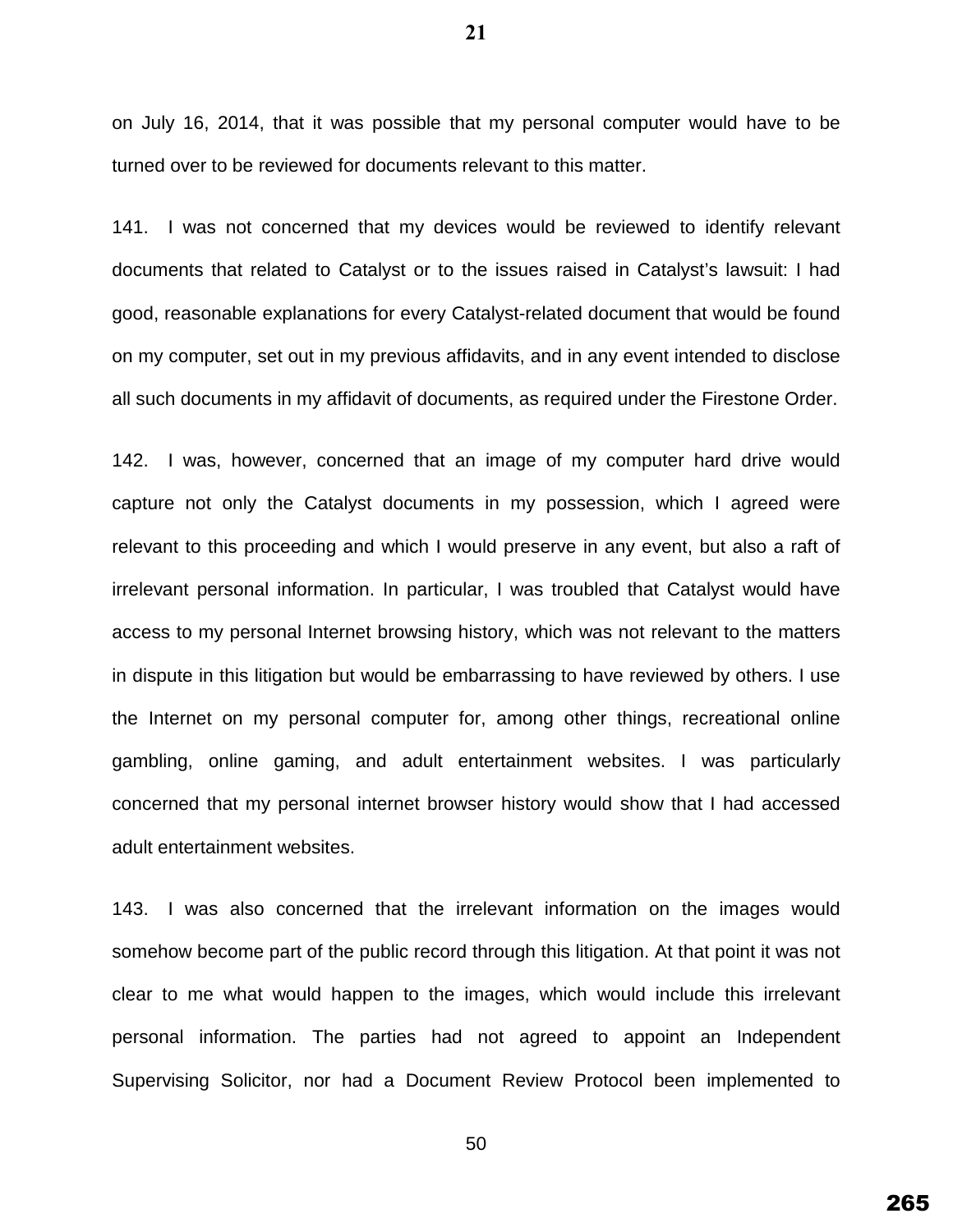#### Court File No. CV-14-507120

#### ONTARIO SUPERIOR COURT OF JUSTICE

| THE HONOURABLE                  | WEDNESDAY, THE 16TH |
|---------------------------------|---------------------|
| MR. JUSTICE JUSTICE FIRESTONE   | DAY OF JULY, 2014   |
| BETWEEN:                        |                     |
| THE CATALYST CAPITAL GROUP INC. |                     |

Plaintiff

|                 | and                                 |  |
|-----------------|-------------------------------------|--|
| SU <sup>2</sup> | ON MOYSE and WEST FACE CAPITAL INC. |  |
|                 | <b>ORDER</b>                        |  |

Defendants

• THIS MOTION, made by the Plaintiff for interim relief, was heard this day at the court house, 393 University Avenue, Toronto, Ontario, M5G 1E6.

On being advised of the consent of the parties to the following interim terms up to and including August 7, 2014, the hearing of the Plaintiff's motion for injunctive relief,

• 1. THIS COURT ORDERS that pending a determination of an interlocutory injunction or until varied by further Order of this Court, the defendant Brandon Moyse ("Moyse"), or anyone acting on his behalf or at his direction, is enjoined from using, misusing or disclosing any and all confidential and/or proprietary information, including all records, materials, information, contracts, policies, and processes. of The Catalyst Capital Group Inc. ("Catalyst") and all confidential information and/or proprietary third party information provided to Catalyst.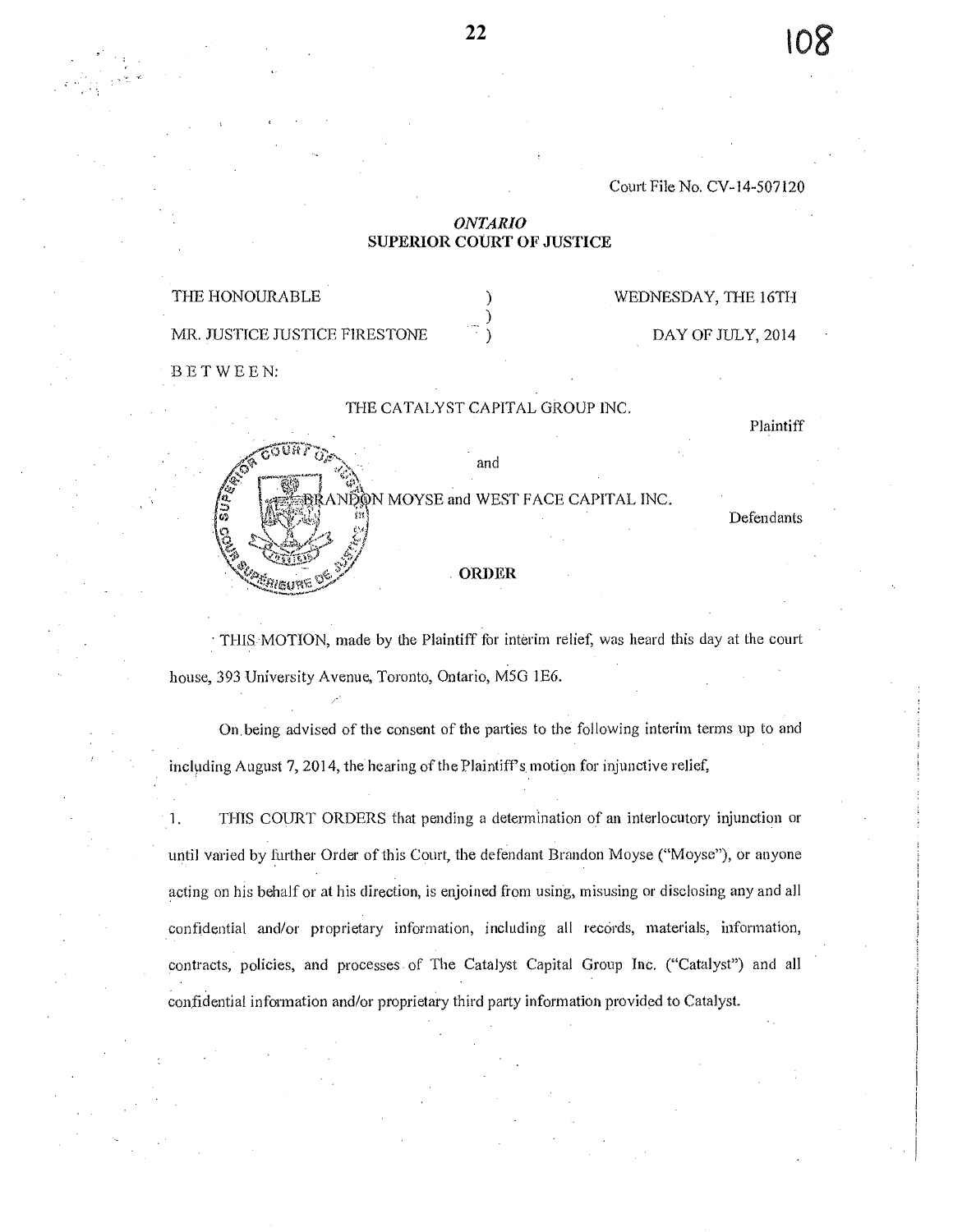2. THIS COURT FURTHER ORDERS that until an interlocutory injunction is determined or until varied by further Order of this Court, Moyse is enjoined from engaging in activities competitive to Catalyst and shall fully comply with the restrictive covenants set forth in his Employment Agreement dated October 1, 2012.

-2-

3. THIS COURT FURTHER ORDERS that Catalyst shall pay Moyse his West Face Capital Inc. ("West Face") salary throughout this period.

4. THIS. COURT FURTHER ORDERS that Moyse and West Face, and its employees, directors and officers, shall preserve and maintain all records in their possession, power or control, whether electronic or otherwise, that relate to Catalyst, and/or relate to their activities since March 27, 2014, and/or relate to or are relevant to any of the matters raised in this action, except as otherwise agreed to by Catalyst.

5. THIS COURT FURTHER ORDERS that Moyse shall turn over any personal computer and electronic devices owned by him or within his power or control (the "Devices") to his legal counsel, Grosman, Grosman and Gale LLP ("GGG") for the taking of a forensic image of the data stored on the Devices (the "Forensic Image"), to be conducted by a professional finn as agreed to between the parties.

6. THIS COURT FURTHER ORDERS that the costs of the Forensic Image shall be sent to and borne by Catalyst.

7. THIS COURT FURTHER ORDERS that the Forensic Image shall be held in trust by GGG pending the outcome of the interlocutory motion.

**23**

109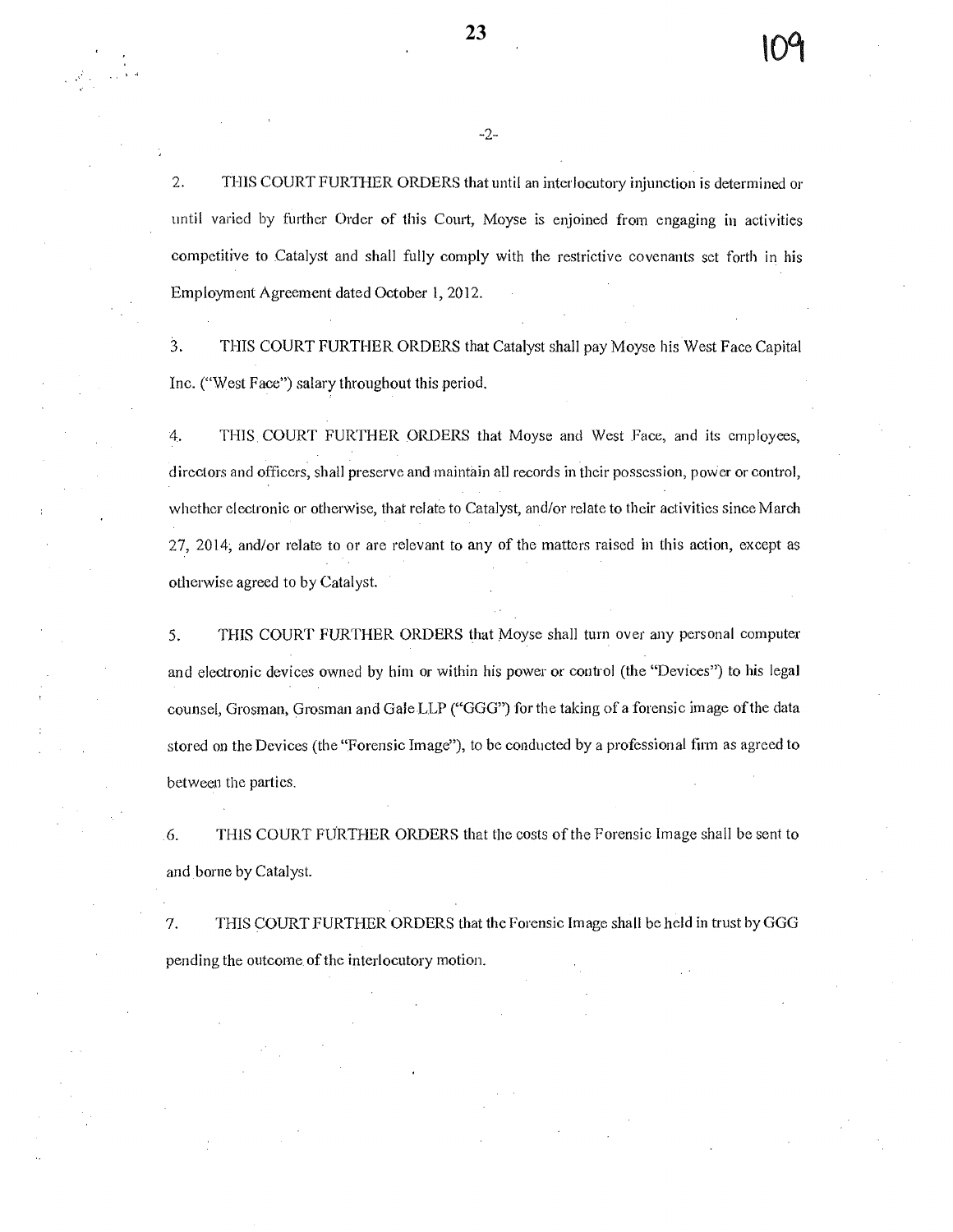8. THIS COURT FURTHER ORDERS that prior to the return of the interlocutory motion, Moyse shall deliver a sworn affidavit of documents to Catalyst, including copies of Schedule "A" documents, setting out all documents in his power, possession or control, that relate to his employment with Catalyst (the "Documents"). Moyse shall also advise whether any of the Documents have been disclosed to third parties, including West Face, and the details of any such disclosure.

-3-

9. THIS COURT FURTHER ORDERS that the above terms are being agreed to on a without prejudice basis and shall not be voluntarily disclosed by the parties. The parties are agreed and request that the Court hearing the interlocutory motion shall not consider or draw any inference from the terms of this Consent Order.

10. THIS COURT FURTHER. ORDERS that the Court File in this matter (Court File No. CV-14-507120) shall be sealed pending the outcome of the interlocutory relief motion.

I1. THIS COURT FURTHER ORDERS that costs of this interim relief motion shall be reserved to the judge hearing the interlocutory relief motion.

DTU<sub>nan</sub> **IMECRIT** ON / BOOK NO:<br>LE / DANS LE REGISTRE NO.:  $-$ caED<sup>AN</sup>  $\text{MOS}$  and  $\text{MOS}$ **JUL 2 2 2014** PER IPAR:

ipestone

Justice Stephen E. Firestone